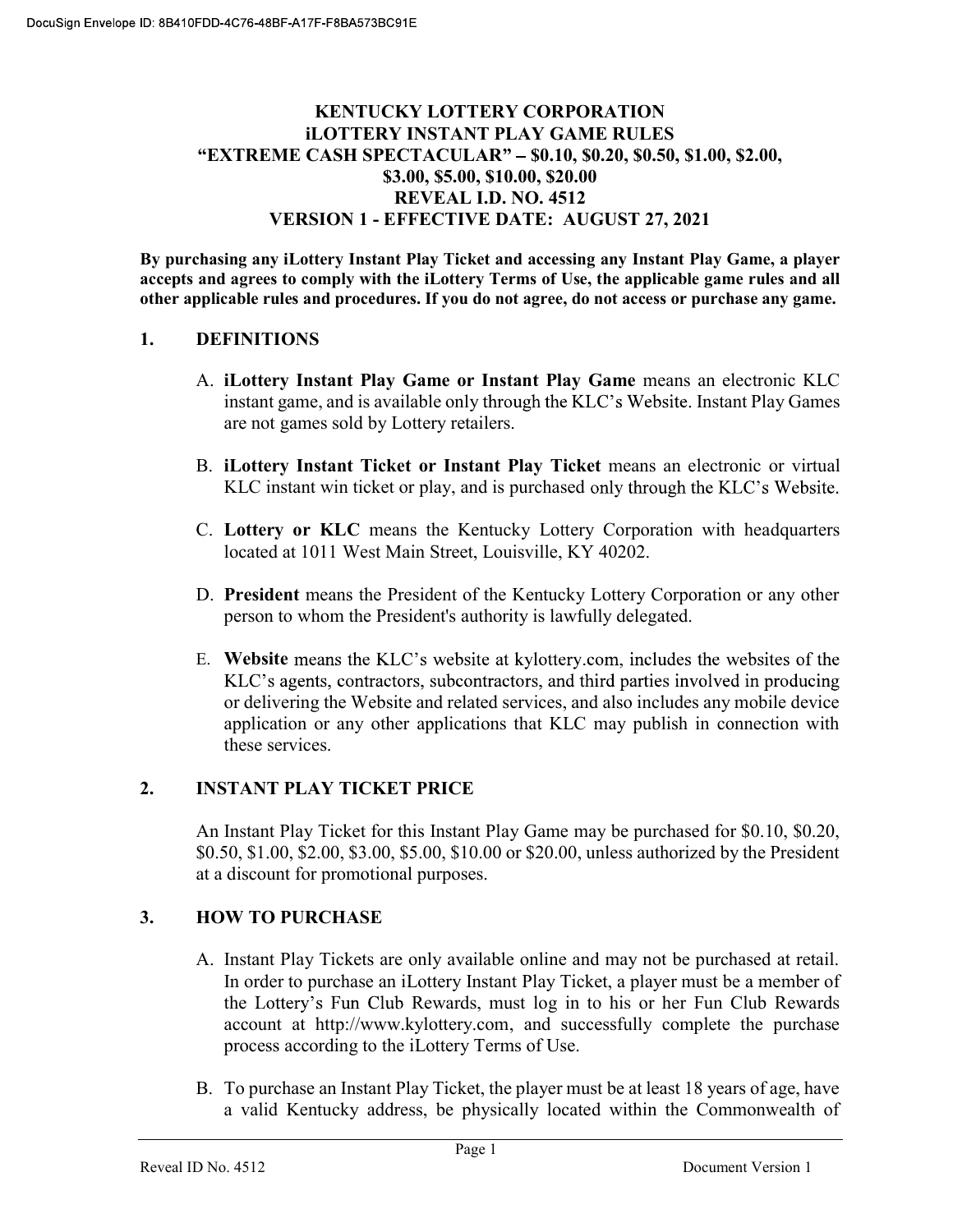Kentucky at the time of the purchase, have a properly registered account, and be using player's own account to purchase a ticket. The KLC may deem invalid any purchases made in violation of these requirements, the iLottery Terms of Use, or other applicable rules, and may refuse to award the prize.

- C. All sales are final. Once the purchase is completed, the player may not cancel the purchase. The player is solely responsible for ensuring that he or she has selected the correct lottery game and all options relating to that game, including, but not limited to, game ticket, number of tickets, and price of tickets. Purchases made in error will not be refunded.
- D. Player is solely responsible for obtaining and maintaining any equipment and connectivity necessary to access the Website and purchase an Instant Play Ticket. Games may not be available on certain devices due to operating requirements associated with the Games. The Lottery makes no representations or warranties as to a player's ability to access, purchase, and play any game, or that the Website or games will display correctly on all devices on which they can be viewed.
- E. Players may have the option to "Buy Now" or "Try Now." By design, the Game play and player experience are the same, although there are important differences. By choosing "Buy Now," the player elects to purchase the Instant Play Ticket, and the purchase value will be deducted from the player's account. Once confirmed, Instant Play Ticket purchases cannot be voided or cancelled. If a Game player chooses "Try Now," the player acknowledges that he or she is playing a trial version of the Instant Play Game; the player is not purchasing an Instant Play Ticket, and the player will not be awarded a cash prize even though the Game results may reveal a prize.

## 4. HOW TO PLAY

The object of Extreme Cash Spectacular is to match Your Numbers to Winning Numbers, reveal an Instant Win Symbol, or reveal a Bonus Game Symbol to enter the Bonus.

To begin play, the player must select their price point before purchasing the game, and then the player must complete the purchase process set out in the iLottery Terms of Use. The outcome of the player's ticket is determined at the time of the ticket purchase. At the start of the game, Extreme Cash Spectacular displays sixteen (16) Stacks of Coins Your Number symbols and three (3) Diamond Winning Number symbols.

Click each symbol to reveal its value or click REVEAL ALL to play the game to completion automatically. Match any Your Number to any Winning Number to win the corresponding prize.

Reveal an Instant Win Blue Gem symbol to win that corresponding prize instantly.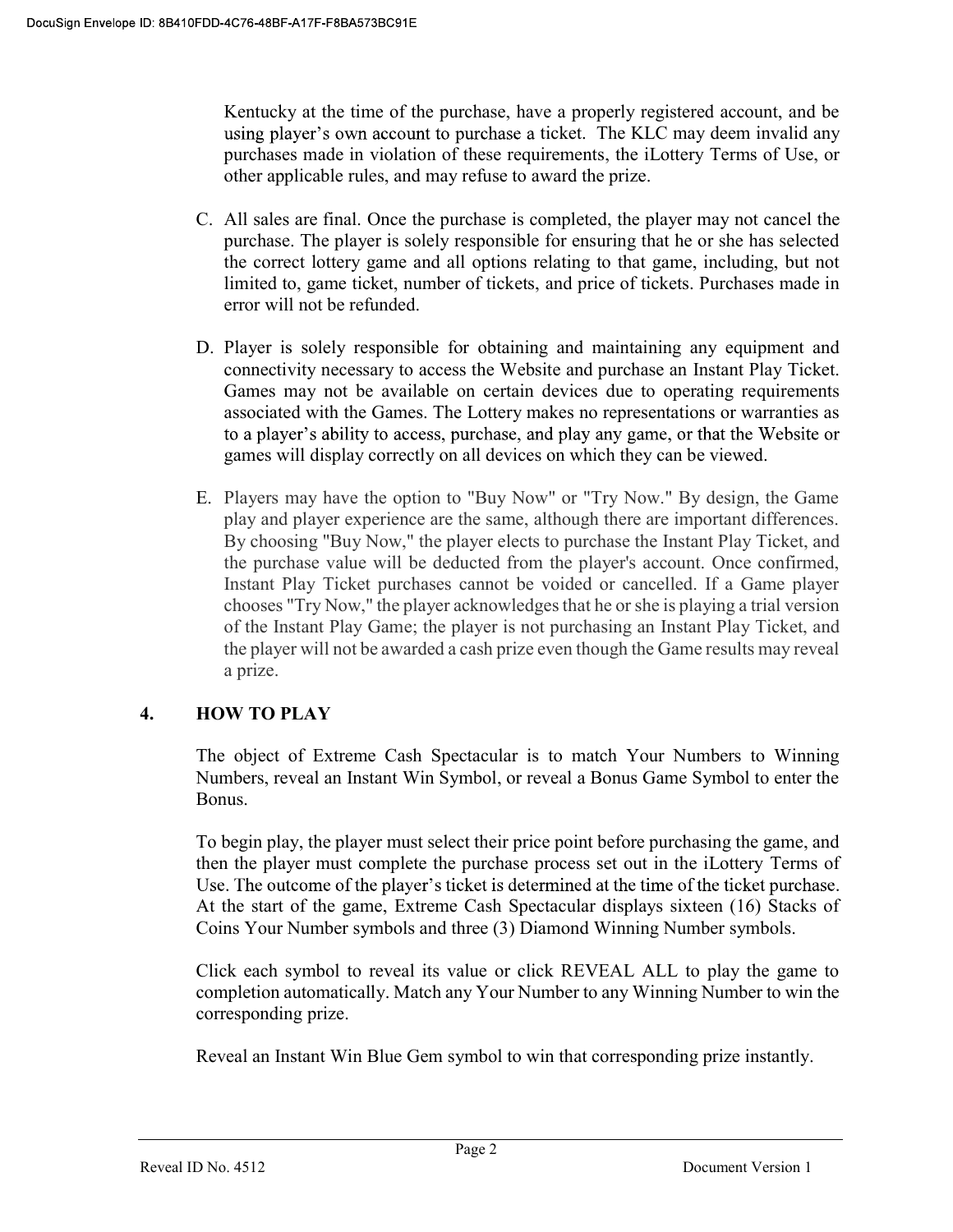Reveal an Instant Win Blue Gem symbol with a 2x multiplier, and the corresponding prize won doubles.

Reveal a Wheel Bonus or Prize Bonus symbol to enter a Bonus game.

Wheel Bonus: Reveal the Wheel Bonus symbol to trigger the Wheel Bonus. Press the Spin button to spin the Bonus Wheel. When the wheel stops, the pointer indicates the prize won on the inner wheel and the outer wheel awards a multiplier of the prize won.

Prize Bonus: Reveal the Prize Bonus symbol to trigger the Prize Bonus. Click any of the nine Diamonds to reveal a prize value. Prizes won accumulate in the Total Bonus Win meter. If the Gold Star Collect symbol is revealed, the bonus ends, and all displayed prize values won in the Total Bonus Win meter are added to the total prizes won.

Play ends when all symbols have been revealed, all bonus games have completed, and all prizes have been awarded. A message appears, showing the game's outcome.

## 5. DETERMINATION OF PRIZE WINNERS

- A. iLottery Instant Play Games are games of chance, and the outcome of a play in the case of any Game is determined by the system at the point of purchase and is not affected by the skill, judgment or action of the player. The system distributes outcomes based on the probabilities within the prize structure. The overall chances of winning in a Game at each prize level are determined by the prize structure. Outcome will not be affected by a disconnection from the system after point of purchase.
- B. The revealing of the play symbols on the Instant Play Ticket does not determine if the Instant Play Ticket is a winning Ticket. The revealing of the play symbols is for entertainment purposes only.
- C. A player who validly purchases an iLottery Instant Play Ticket using his or her Fun Club Rewards account, and according to these rules and the iLottery Terms of Use, is the owner of the iLottery Instant Play Ticket, is entitled to any prize won on that ticket, subject to all requirements necessary to claim the prize. An iLottery Instant Play Ticket is a NOT bearer instrument. Neither the electronic record of purchase, nor any other confirmation of the purchase is a bearer instrument. An iLottery Instant Play Ticket may not be assigned or transferred, except as allowed or required by law.
- D. If an iLottery Instant Game play is not played out to completion for any reason, including the interruption of the player, loss of connectivity during game play or Game termination by the Lottery, the player will be notified by email that the Game has not been completed and that the Game will be available for a specified time. If the play is not completed within that time, play will be completed automatically by the system on the player's behalf to reveal the outcome determined at the point of purchase. The player will be notified by email of such outcome, and the prize claim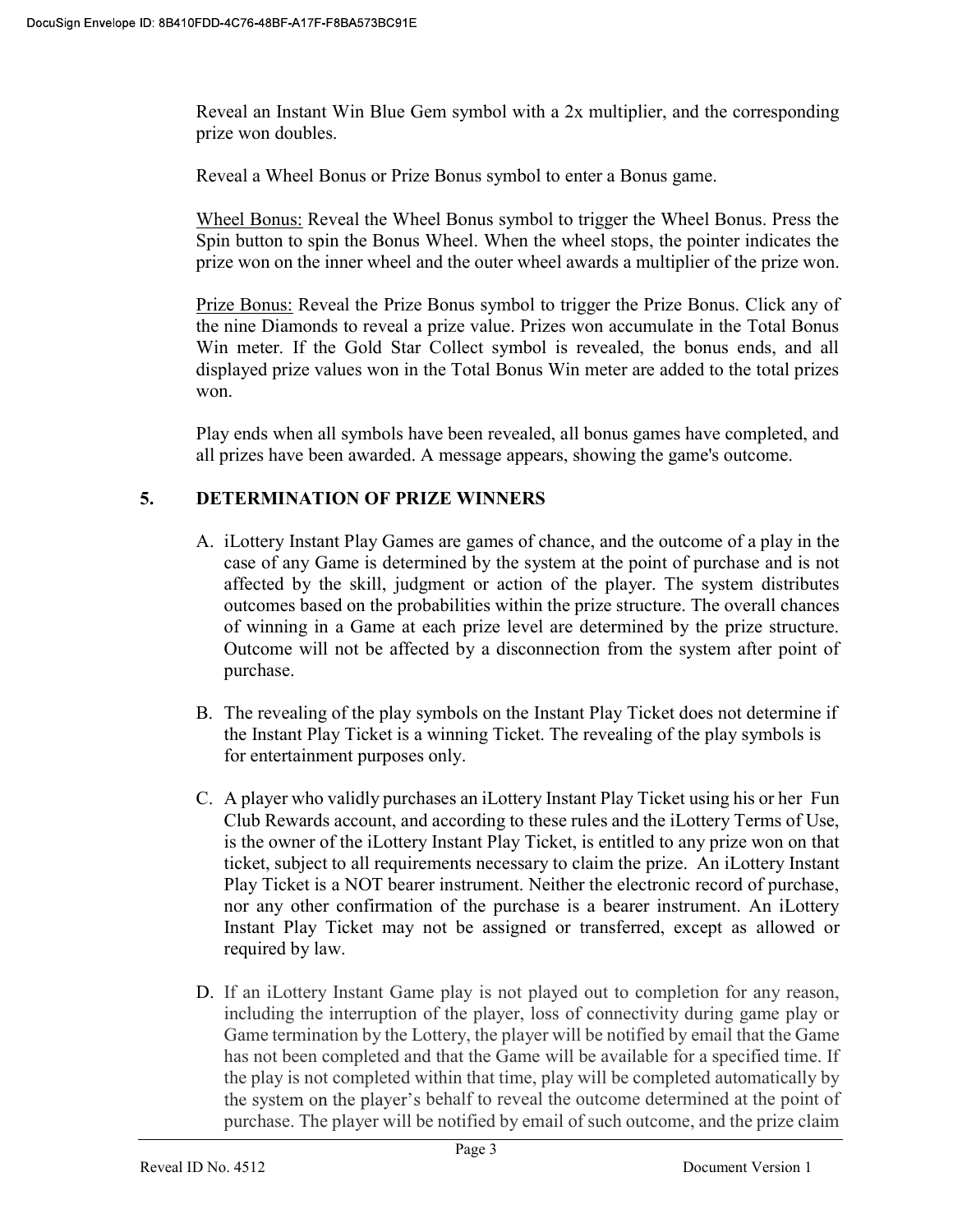and payment process remains the same, whether player plays the game to completion or the game is completed automatically.

#### 6. PRIZE STRUCTURES AND ODDS

Duplicate prize amounts indicate multiple ways to win the same prize amount; different odds may apply to each way to win.

#### PRICE: \$0.10

|                         | <b>Prize Value</b> | <b>Odds Per Play</b> |
|-------------------------|--------------------|----------------------|
| \$                      | 500.00             | 1:2,000,000.00       |
| \$                      | 70.00              | 1:1,000,000.00       |
| \$                      | 65.00              | 1:1,000,000.00       |
| \$                      | 62.50              | 1:666,666.67         |
| $\overline{\mathbb{S}}$ | 60.00              | 1:666,666.67         |
| \$                      | 44.00              | 1:500,000.00         |
| \$                      | 43.00              | 1:400,000.00         |
| \$                      | 42.50              | 1: 333, 333.33       |
| \$                      | 42.00              | 1:285,714.29         |
| \$                      | 41.00              | 1:250,000.00         |
| \$                      | 40.00              | 1: 222, 222.22       |
| $\overline{\$}$         | 25.00              | 1:200,000.00         |
| \$                      | 25.00              | 1:200,000.00         |
| \$                      | 23.00              | 1:142,857.14         |
| \$                      | 22.50              | 1:125,000.00         |
| \$                      | 22.00              | 1:100,000.00         |
| \$                      | 22.00              | 1:100,000.00         |
| \$                      | 21.00              | 1:80,000.00          |
| \$                      | 21.00              | 1:80,000.00          |
| $\overline{\$}$         | 20.00              | 1:50,000.00          |
| \$                      | 5.00               | 1:20,000.00          |
| \$                      | 5.00               | 1:20,000.00          |
| \$                      | 4.50               | 1:13,333.33          |
| \$                      | 4.00               | 1:10,000.00          |
| \$                      | 4.00               | 1:10,000.00          |
| \$                      | 3.50               | 1:8,000.00           |
| \$                      | 3.00               | 1:6,666.67           |
| \$                      | 3.00               | 1:6,666.67           |
| \$                      | 2.75               | 1:5,714.29           |
| \$                      | 2.50               | 1:5,000.00           |
| \$                      | 2.50               | 1:5,000.00           |
| \$                      | 2.25               | 1:4,000.00           |
| \$                      | 2.00               | 1:2,000.00           |
| \$                      | 2.00               | 1:2,000.00           |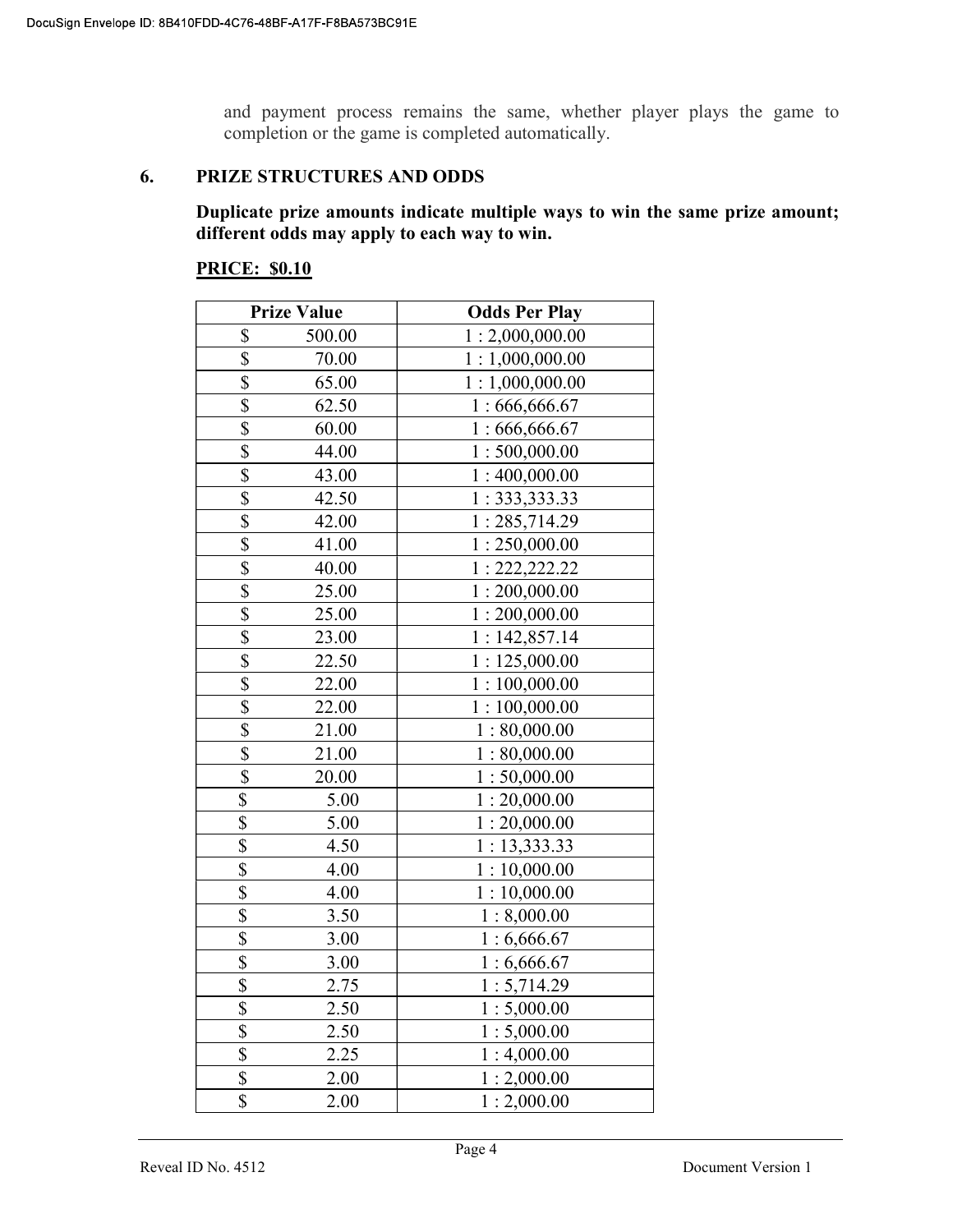|                         | <b>Prize Value</b> | <b>Odds Per Play</b> |
|-------------------------|--------------------|----------------------|
| \$                      | 1.75               | 1:1,333.33           |
| $\overline{\mathbb{S}}$ | 1.60               | 1:1,000.00           |
| $\overline{\$}$         | 1.50               | 1:800.00             |
| $\overline{\$}$         | 1.50               | 1:800.00             |
| \$                      | 1.25               | 1:571.43             |
| \$                      | 1.20               | 1:400.00             |
| \$                      | 1.20               | 1:400.00             |
| \$                      | 1.00               | 1:5,000.00           |
| \$                      | 1.00               | 1:5,000.00           |
| $\overline{\$}$         | 0.95               | 1:4,000.00           |
| $\overline{\$}$         | 0.90               | 1:3,333.33           |
| \$                      | 0.90               | 1:3,333.33           |
| \$                      | 0.85               | 1:2,666.67           |
| \$                      | 0.80               | 1:2,000.00           |
| \$                      | 0.80               | 1:2,000.00           |
| \$                      | 0.75               | 1:1,600.00           |
| \$                      | 0.70               | 1:1,333.33           |
| $\overline{\$}$         | 0.70               | 1:1,333.33           |
| \$                      | 0.65               | 1:1,000.00           |
| $\overline{\$}$         | 0.60               | 1:800.00             |
| $\overline{\$}$         | 0.60               | 1:800.00             |
| \$                      | 0.55               | 1:500.00             |
| \$                      | 0.50               | 1:285.71             |
| $\overline{\$}$         | 0.50               | 1:285.71             |
| $\overline{\$}$         | 0.45               | 1:235.29             |
| $\overline{\$}$         | 0.40               | 1:160.00             |
| \$                      | 0.40               | 1:160.00             |
| \$                      | 0.35               | 1:117.65             |
| \$                      | 0.30               | 1:88.89              |
| \$                      | 0.30               | 1:88.89              |
| \$                      | 0.25               | 1:66.67              |
| $\overline{\$}$         | 0.20               | 1:40.00              |
| \$                      | 0.20               | 1:40.00              |
| $\overline{\$}$         | 0.15               | 1:17.18              |
| \$                      | 0.10               | 1:19.79              |
| \$                      | 0.10               | 1:19.79              |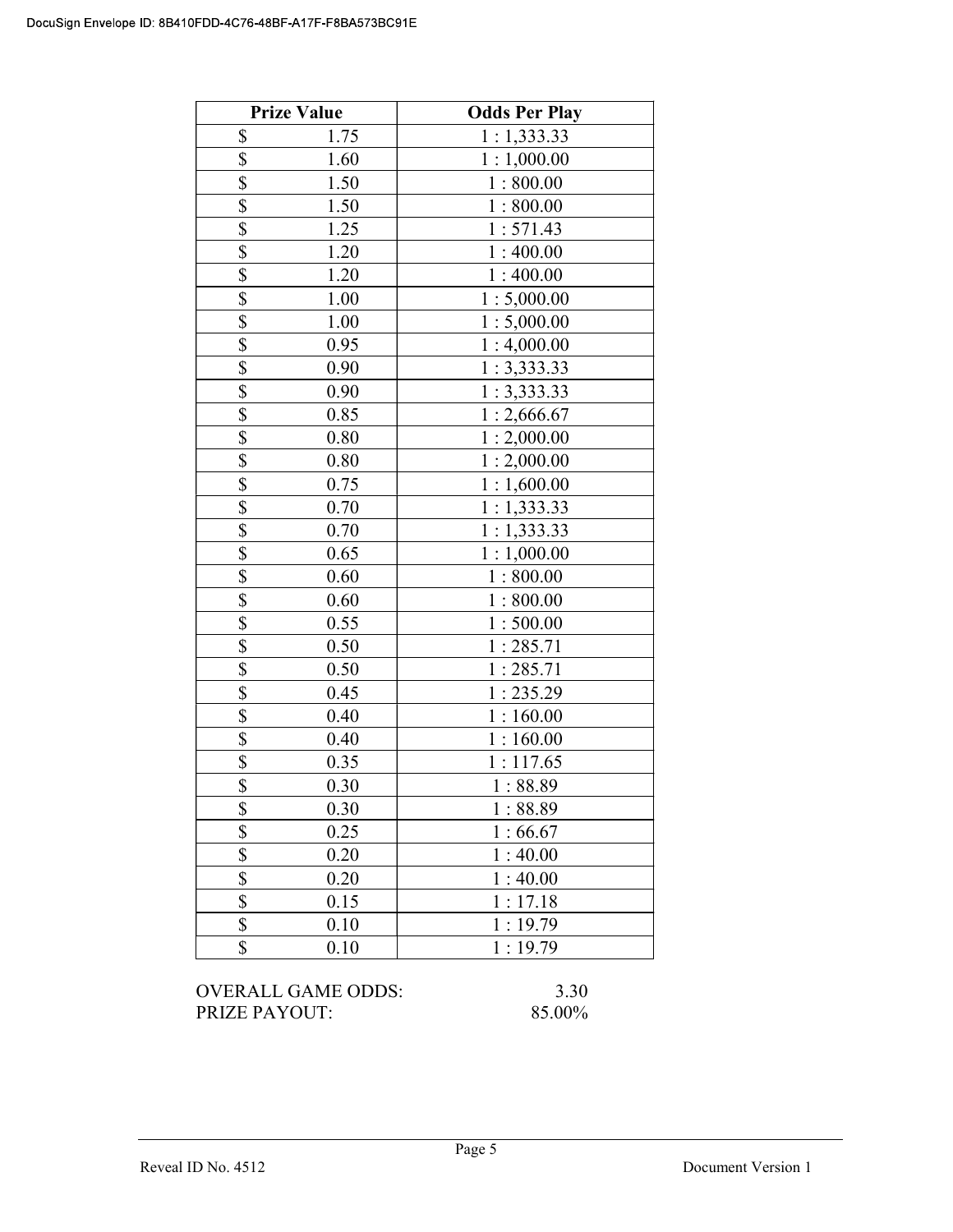#### PRICE: \$0.20

|                 | <b>Prize Value</b> | <b>Odds Per Play</b> |
|-----------------|--------------------|----------------------|
| \$              | 1,000.00           | 1:2,000,000.00       |
| \$              | 140.00             | 1:1,000,000.00       |
| \$              | 130.00             | 1:1,000,000.00       |
| \$              | 125.00             | 1:666,666.67         |
| \$              | 120.00             | 1:666,666.67         |
| \$              | 88.00              | 1:500,000.00         |
| \$              | 86.00              | 1:400,000.00         |
| \$              | 85.00              | 1: 333, 333.33       |
| \$              | 84.00              | 1:285,714.29         |
| $\overline{\$}$ | 82.00              | 1:250,000.00         |
| \$              | 80.00              | 1: 222, 222.22       |
| \$              | 50.00              | 1:200,000.00         |
| \$              | 50.00              | 1:200,000.00         |
| $rac{1}{s}$     | 46.00              | 1:142,857.14         |
|                 | 45.00              | 1:125,000.00         |
| \$              | 44.00              | 1:100,000.00         |
| $\overline{\$}$ | 44.00              | 1:100,000.00         |
| \$              | 42.00              | 1:80,000.00          |
| \$              | 42.00              | 1:80,000.00          |
| \$              | 40.00              | 1:50,000.00          |
| \$              | 10.00              | 1:20,000.00          |
| \$              | 10.00              | 1:20,000.00          |
| \$              | 9.00               | 1: 13,333.33         |
| $\overline{\$}$ | 8.00               | 1:10,000.00          |
| \$              | 8.00               | 1:10,000.00          |
| \$              | 7.00               | 1:8,000.00           |
| \$              | 6.00               | 1:6,666.67           |
| \$              | 6.00               | 1:6,666.67           |
| \$              | 5.50               | 1:5,714.29           |
| \$              | 5.00               | 1:5,000.00           |
| \$              | 5.00               | 1:5,000.00           |
| \$              | 4.50               | 1:4,000.00           |
| \$              | 4.00               | 1:2,000.00           |
| \$              | 4.00               | 1:2,000.00           |
| \$              | 3.50               | 1:1,333.33           |
| \$              | 3.20               | 1:1,000.00           |
| \$              | 3.00               | 1:800.00             |
| \$              | 3.00               | 1:800.00             |
| \$              | 2.50               | 1:571.43             |
| \$              | 2.40               | 1:400.00             |
| \$              | 2.40               | 1:400.00             |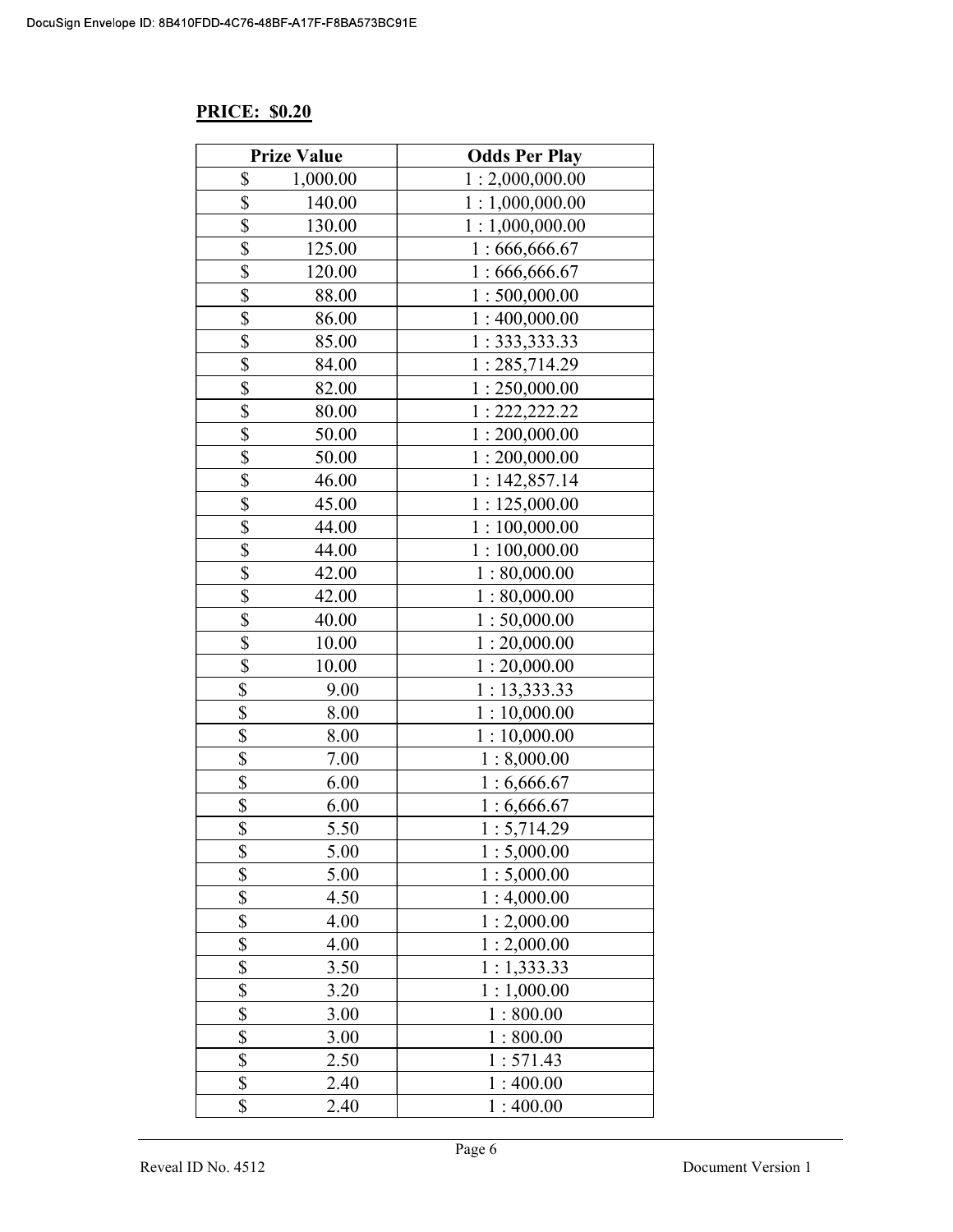|                          | <b>Prize Value</b> | <b>Odds Per Play</b> |
|--------------------------|--------------------|----------------------|
| \$                       | 2.00               | 1:5,000.00           |
| \$                       | 2.00               | 1:5,000.00           |
| \$                       | 1.90               | 1:4,000.00           |
| \$                       | 1.80               | 1:3,333.33           |
| \$                       | 1.80               | 1:3,333.33           |
| \$                       | 1.70               | 1:2,666.67           |
| \$                       | 1.60               | 1:2,000.00           |
| \$                       | 1.60               | 1:2,000.00           |
| $\overline{\mathcal{S}}$ | 1.50               | 1:1,600.00           |
| $\overline{\$}$          | 1.40               | 1:1,333.33           |
| \$                       | 1.40               | 1:1,333.33           |
| \$                       | 1.30               | 1:1,000.00           |
| \$                       | 1.20               | 1:800.00             |
| \$                       | 1.20               | 1:800.00             |
| \$                       | 1.10               | 1:500.00             |
| \$                       | 1.00               | 1:285.71             |
| $\overline{\mathbb{S}}$  | 1.00               | 1:285.71             |
| $\overline{\$}$          | 0.90               | 1:235.29             |
| \$                       | 0.80               | 1:160.00             |
| \$                       | 0.80               | 1:160.00             |
| \$                       | 0.70               | 1:117.65             |
| \$                       | 0.60               | 1:88.89              |
| \$                       | 0.60               | 1:88.89              |
| \$                       | 0.50               | 1:66.67              |
| $\overline{\$}$          | 0.40               | 1:40.00              |
| $\overline{\$}$          | 0.40               | 1:40.00              |
| \$                       | 0.30               | 1:17.18              |
| \$                       | 0.20               | 1:19.79              |
| \$                       | 0.20               | 1:19.79              |

#### PRICE: \$0.50

| <b>Prize Value</b> | <b>Odds Per Play</b> |
|--------------------|----------------------|
| 2,500.00           | 1:2,000,000.00       |
| 350.00             | 1:1,000,000.00       |
| 325.00             | 1:1,000,000.00       |
| 312.50             | 1:666,666.67         |
| 300.00             | 1:666,666.67         |
| 220.00             | 1:500,000.00         |
| 215.00             | 1:400,000.00         |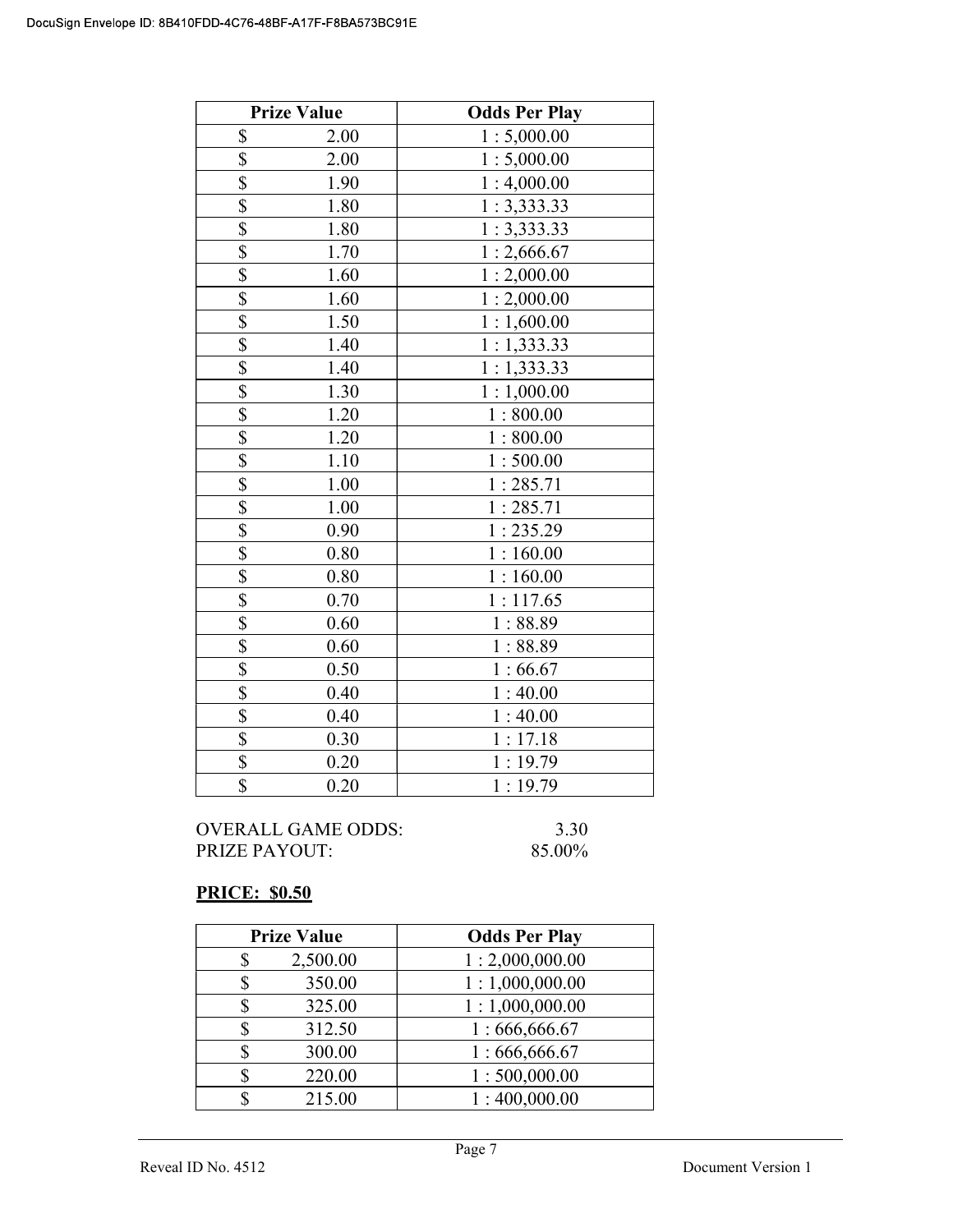|                         | <b>Prize Value</b> | <b>Odds Per Play</b> |
|-------------------------|--------------------|----------------------|
| \$                      | 212.50             | 1: 333, 333.33       |
| \$                      | 210.00             | 1:285,714.29         |
| \$                      | 205.00             | 1:250,000.00         |
| \$                      | 200.00             | 1: 222, 222.22       |
| \$                      | 125.00             | 1:200,000.00         |
| $\overline{\mathbb{S}}$ | 125.00             | 1:200,000.00         |
| \$                      | 115.00             | 1:142,857.14         |
| \$                      | 112.50             | 1:125,000.00         |
| \$                      | 110.00             | 1:100,000.00         |
| \$                      | 110.00             | 1:100,000.00         |
| \$                      | 105.00             | 1:80,000.00          |
| \$                      | 105.00             | 1:80,000.00          |
| $\overline{\mathbb{S}}$ | 100.00             | 1:50,000.00          |
| \$                      | 25.00              | 1:20,000.00          |
| \$                      | 25.00              | 1:20,000.00          |
| $\frac{1}{2}$           | 22.50              | 1: 13,333.33         |
| $\overline{\mathbb{S}}$ | 20.00              | 1:10,000.00          |
| \$                      | 20.00              | 1:10,000.00          |
| $\frac{1}{2}$           | 17.50              | 1:8,000.00           |
|                         | 15.00              | 1:6,666.67           |
| \$                      | 15.00              | 1:6,666.67           |
| \$                      | 13.75              | 1:5,714.29           |
| $\overline{\$}$         | 12.50              | 1:5,000.00           |
| \$                      | 12.50              | 1:5,000.00           |
| \$                      | 11.25              | 1:4,000.00           |
| \$                      | 10.00              | 1:2,000.00           |
| \$                      | 10.00              | 1:2,000.00           |
| \$                      | 8.75               | 1:1,333.33           |
| $\overline{\$}$         | 8.00               | 1:1,000.00           |
| \$                      | 7.50               | 1:800.00             |
| \$                      | 7.50               | 1:800.00             |
| \$                      | 6.25               | 1:571.43             |
| \$                      | 6.00               | 1:400.00             |
| \$                      | 6.00               | 1:400.00             |
| \$                      | 5.00               | 1:5,000.00           |
| \$                      | 5.00               | 1:5,000.00           |
| \$                      | 4.75               | 1:4,000.00           |
| \$                      | 4.50               | 1:3,333.33           |
| \$                      | 4.50               | 1:3,333.33           |
| \$                      | 4.25               | 1:2,666.67           |
| \$                      | 4.00               | 1:2,000.00           |
| \$                      | 4.00               | 1:2,000.00           |
| \$                      | 3.75               | 1:1,600.00           |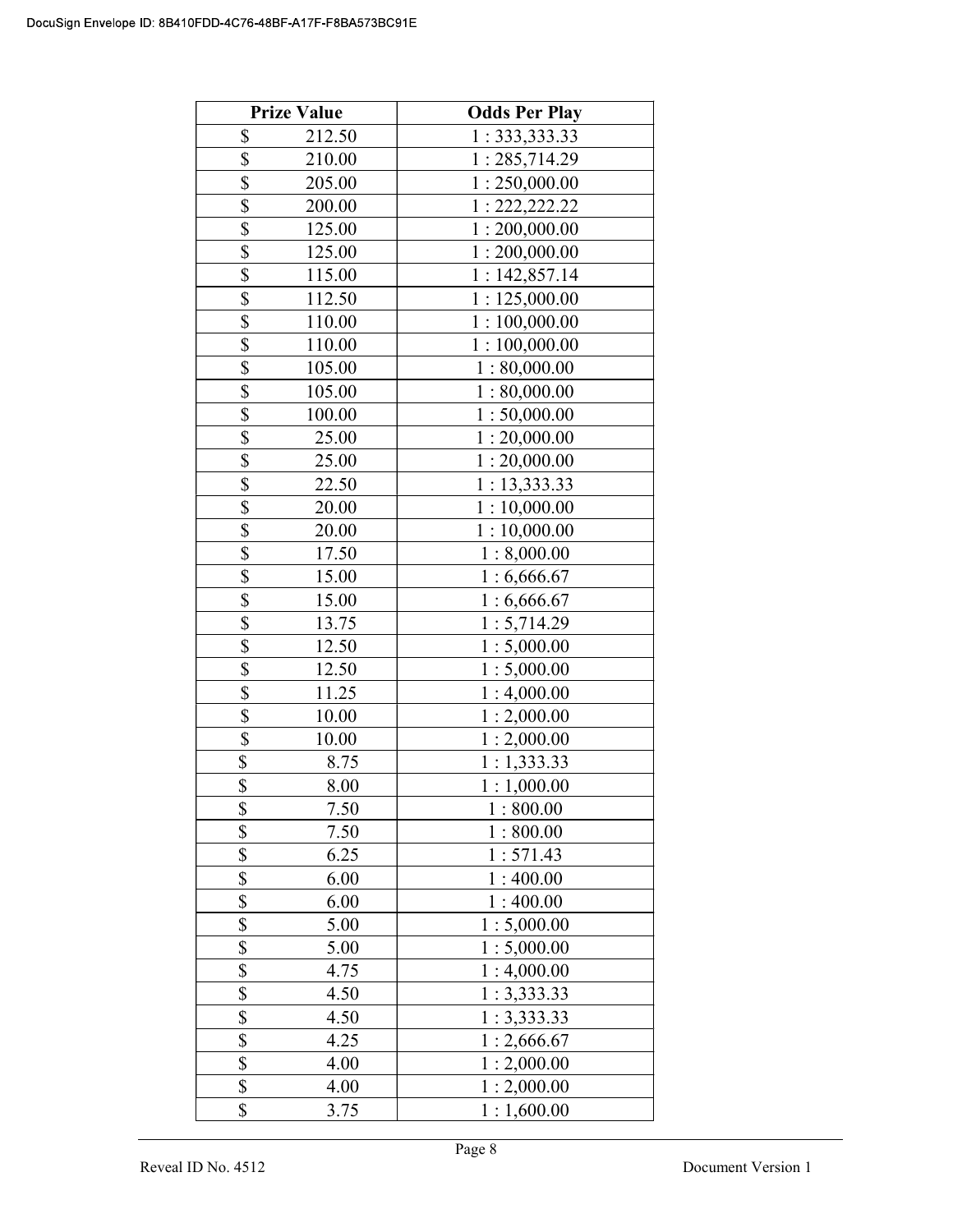| <b>Prize Value</b> | <b>Odds Per Play</b> |
|--------------------|----------------------|
| \$<br>3.50         | 1:1,333.33           |
| \$<br>3.50         | 1:1,333.33           |
| \$<br>3.25         | 1:1,000.00           |
| \$<br>3.00         | 1:800.00             |
| \$<br>3.00         | 1:800.00             |
| \$<br>2.75         | 1:500.00             |
| \$<br>2.50         | 1:285.71             |
| \$<br>2.50         | 1:285.71             |
| \$<br>2.25         | 1:235.29             |
| \$<br>2.00         | 1:160.00             |
| \$<br>2.00         | 1:160.00             |
| \$<br>1.75         | 1:117.65             |
| \$<br>1.50         | 1:88.89              |
| \$<br>1.50         | 1:88.89              |
| \$<br>1.25         | 1:66.67              |
| \$<br>1.00         | 1:40.00              |
| \$<br>1.00         | 1:40.00              |
| \$<br>0.75         | 1:17.18              |
| \$<br>0.50         | 1:19.79              |
| \$<br>0.50         | 1:19.79              |

OVERALL GAME ODDS: 3.30 PRIZE PAYOUT: 85.00%

#### PRICE: \$1.00

| <b>Prize Value</b> |          | <b>Odds Per Play</b> |
|--------------------|----------|----------------------|
| \$                 | 5,000.00 | 1:2,000,000.00       |
| \$                 | 700.00   | 1:1,000,000.00       |
| \$                 | 650.00   | 1:1,000,000.00       |
| \$                 | 625.00   | 1:666,666.67         |
| \$                 | 600.00   | 1:666,666.67         |
| \$                 | 440.00   | 1:500,000.00         |
| \$                 | 430.00   | 1:400,000.00         |
| \$                 | 425.00   | 1: 333, 333.33       |
| \$                 | 420.00   | 1:285,714.29         |
| \$                 | 410.00   | 1:250,000.00         |
| \$                 | 400.00   | 1: 222, 222.22       |
| \$                 | 250.00   | 1:200,000.00         |
| \$                 | 250.00   | 1:200,000.00         |
| \$                 | 230.00   | 1:142,857.14         |
| \$                 | 225.00   | 1:125,000.00         |
| \$                 | 220.00   | 1:100,000.00         |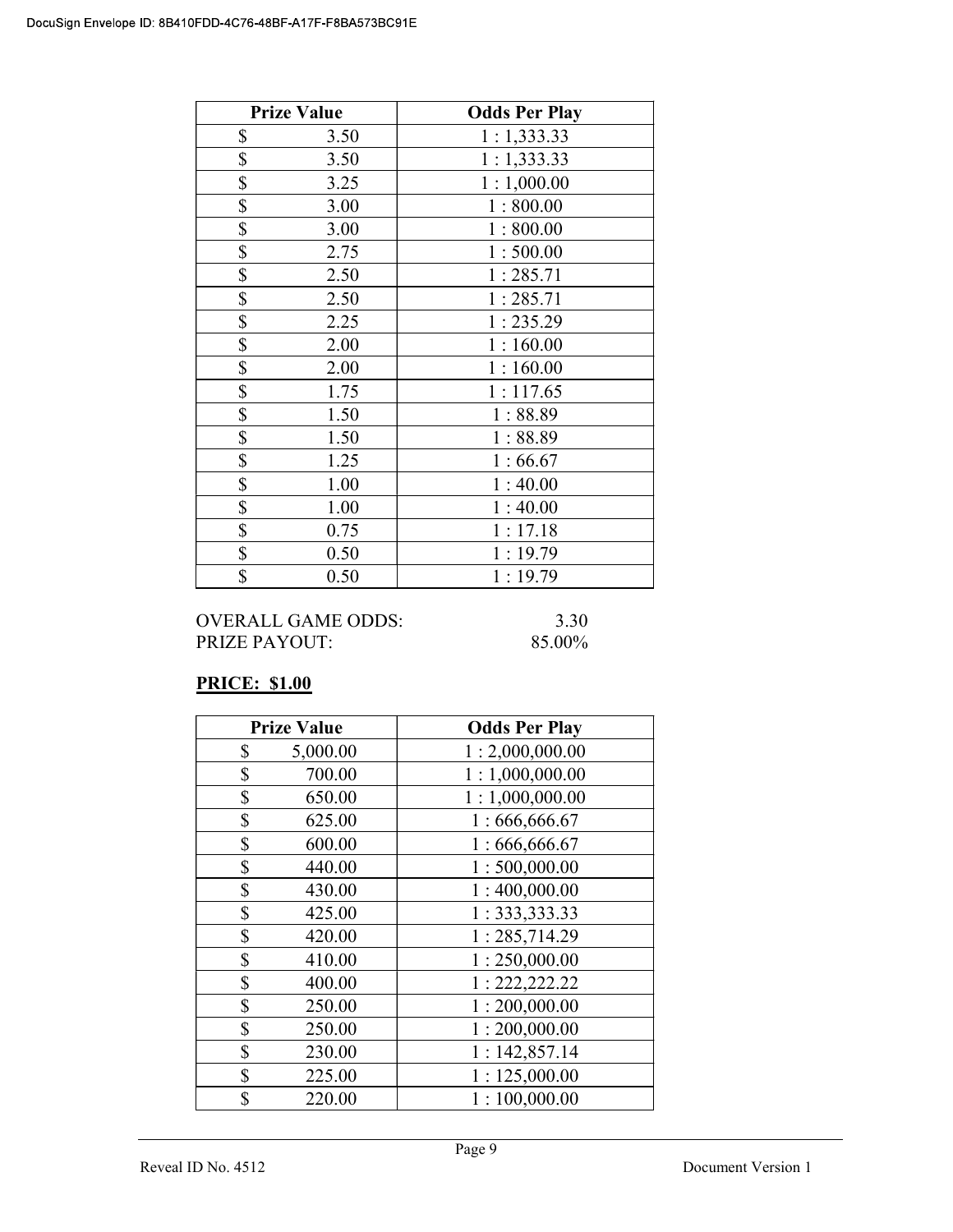|                         | <b>Prize Value</b> | <b>Odds Per Play</b> |
|-------------------------|--------------------|----------------------|
| \$                      | 220.00             | 1:100,000.00         |
| \$                      | 210.00             | 1:80,000.00          |
| \$                      | 210.00             | 1:80,000.00          |
| \$                      | 200.00             | 1:50,000.00          |
| \$                      | 50.00              | 1:20,000.00          |
| \$                      | 50.00              | 1:20,000.00          |
| \$                      | 45.00              | 1:13,333.33          |
| \$                      | 40.00              | 1:10,000.00          |
| \$                      | 40.00              | 1:10,000.00          |
| \$                      | 35.00              | 1:8,000.00           |
| \$                      | 30.00              | 1:6,666.67           |
| \$                      | 30.00              | 1:6,666.67           |
| \$                      | 27.50              | 1:5,714.29           |
| $\overline{\mathbb{S}}$ | 25.00              | 1:5,000.00           |
| \$                      | 25.00              | 1:5,000.00           |
| \$                      | 22.50              | 1:4,000.00           |
| \$                      | 20.00              | 1:2,000.00           |
| \$                      | 20.00              | 1:2,000.00           |
| \$                      | 17.50              | 1:1,333.33           |
| $\overline{\mathbb{S}}$ | 16.00              | 1:1,000.00           |
| \$                      | 15.00              | 1:800.00             |
| \$                      | 15.00              | 1:800.00             |
| \$                      | 12.50              | 1:571.43             |
| \$                      | 12.00              | 1:400.00             |
| \$                      | 12.00              | 1:400.00             |
| \$                      | 10.00              | 1:5,000.00           |
| \$                      | 10.00              | 1:5,000.00           |
| \$                      | 9.50               | 1:4,000.00           |
| $\overline{\$}$         | 9.00               | 1:3,333.33           |
| \$                      | 9.00               | 1:3,333.33           |
| \$                      | 8.50               | 1:2,666.67           |
| \$                      | 8.00               | 1:2,000.00           |
| \$                      | 8.00               | 1:2,000.00           |
| \$                      | 7.50               | 1:1,600.00           |
| \$                      | 7.00               | 1:1,333.33           |
| \$                      | 7.00               | 1:1,333.33           |
| \$                      | 6.50               | 1:1,000.00           |
| \$                      | 6.00               | 1:800.00             |
| \$                      | 6.00               | 1:800.00             |
| \$                      | 5.50               | 1:500.00             |
| \$                      | 5.00               | 1:285.71             |
| \$                      | 5.00               | 1:285.71             |
| \$                      | 4.50               | 1:235.29             |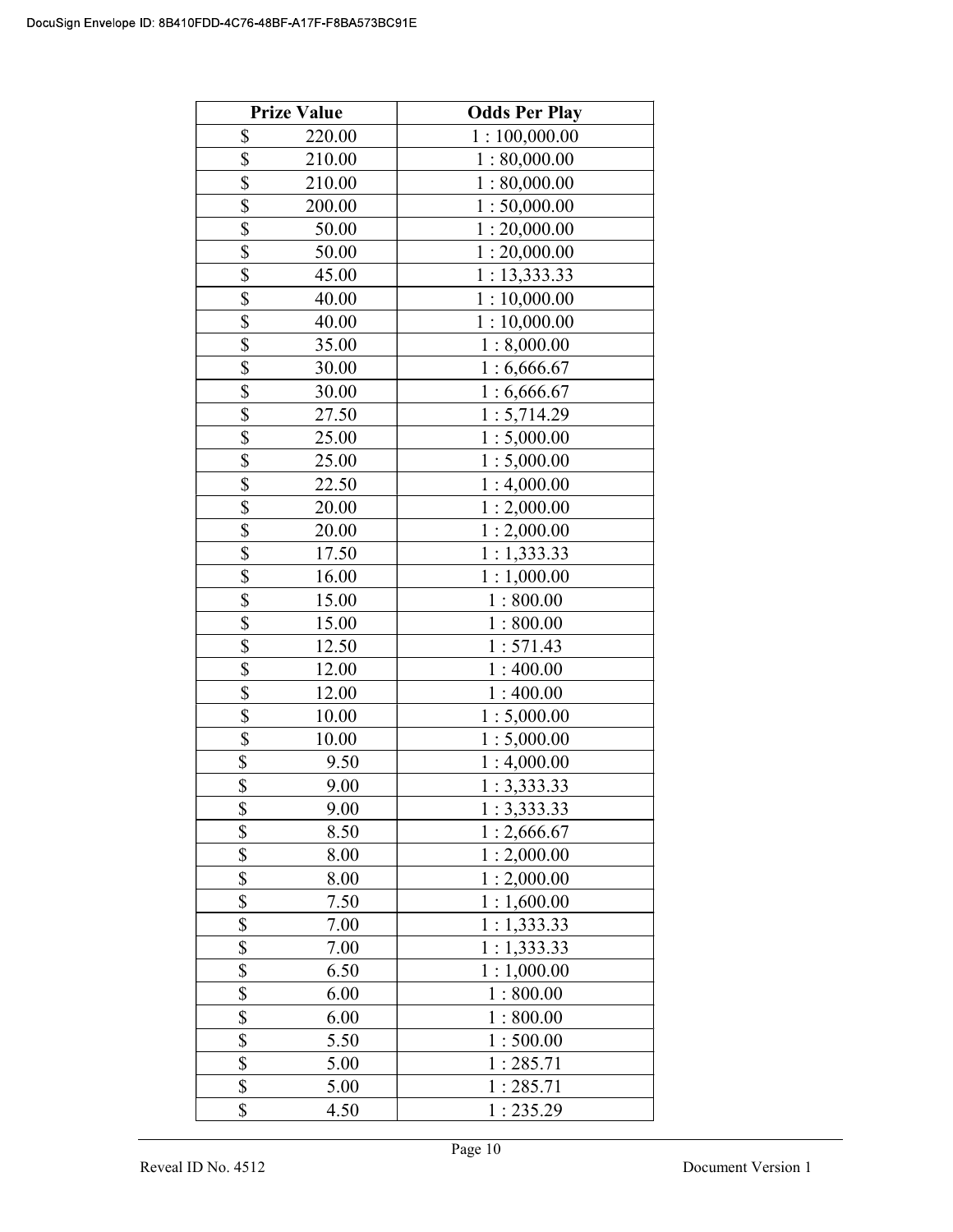|    | <b>Prize Value</b> | <b>Odds Per Play</b> |
|----|--------------------|----------------------|
| \$ | 4.00               | 1:160.00             |
| \$ | 4.00               | 1:160.00             |
| \$ | 3.50               | 1:117.65             |
| \$ | 3.00               | 1:88.89              |
| \$ | 3.00               | 1:88.89              |
| \$ | 2.50               | 1:66.67              |
| \$ | 2.00               | 1:40.00              |
| \$ | 2.00               | 1:40.00              |
| \$ | 1.50               | 1:17.18              |
| \$ | 1.00               | 1:19.79              |
| ¢  | 1.00               | 1:19.79              |

#### PRICE: \$2.00

|                         | <b>Prize Value</b> | <b>Odds Per Play</b> |
|-------------------------|--------------------|----------------------|
| \$                      | 10,000.00          | 1:2,000,000.00       |
| \$                      | 1,400.00           | 1:1,000,000.00       |
| \$                      | 1,300.00           | 1:1,000,000.00       |
| \$                      | 1,250.00           | 1:666,666.67         |
| $\overline{\$}$         | 1,200.00           | 1:666,666.67         |
| \$                      | 880.00             | 1:500,000.00         |
| \$                      | 860.00             | 1:400,000.00         |
| \$                      | 850.00             | 1: 333, 333.33       |
| $\overline{\$}$         | 840.00             | 1:285,714.29         |
| \$                      | 820.00             | 1:250,000.00         |
| \$                      | 800.00             | 1: 222, 222.22       |
| \$                      | 500.00             | 1:200,000.00         |
| \$                      | 500.00             | 1:200,000.00         |
| \$                      | 460.00             | 1:142,857.14         |
| \$                      | 450.00             | 1:125,000.00         |
| $\overline{\mathbb{S}}$ | 440.00             | 1:100,000.00         |
| \$                      | 440.00             | 1:100,000.00         |
| $\overline{\mathbb{S}}$ | 420.00             | 1:80,000.00          |
| \$                      | 420.00             | 1:80,000.00          |
| \$                      | 400.00             | 1:50,000.00          |
| \$                      | 100.00             | 1:20,000.00          |
| \$                      | 100.00             | 1:20,000.00          |
| $\overline{\$}$         | 90.00              | 1: 13,333.33         |
| \$                      | 80.00              | 1:10,000.00          |
| \$                      | 80.00              | 1:10,000.00          |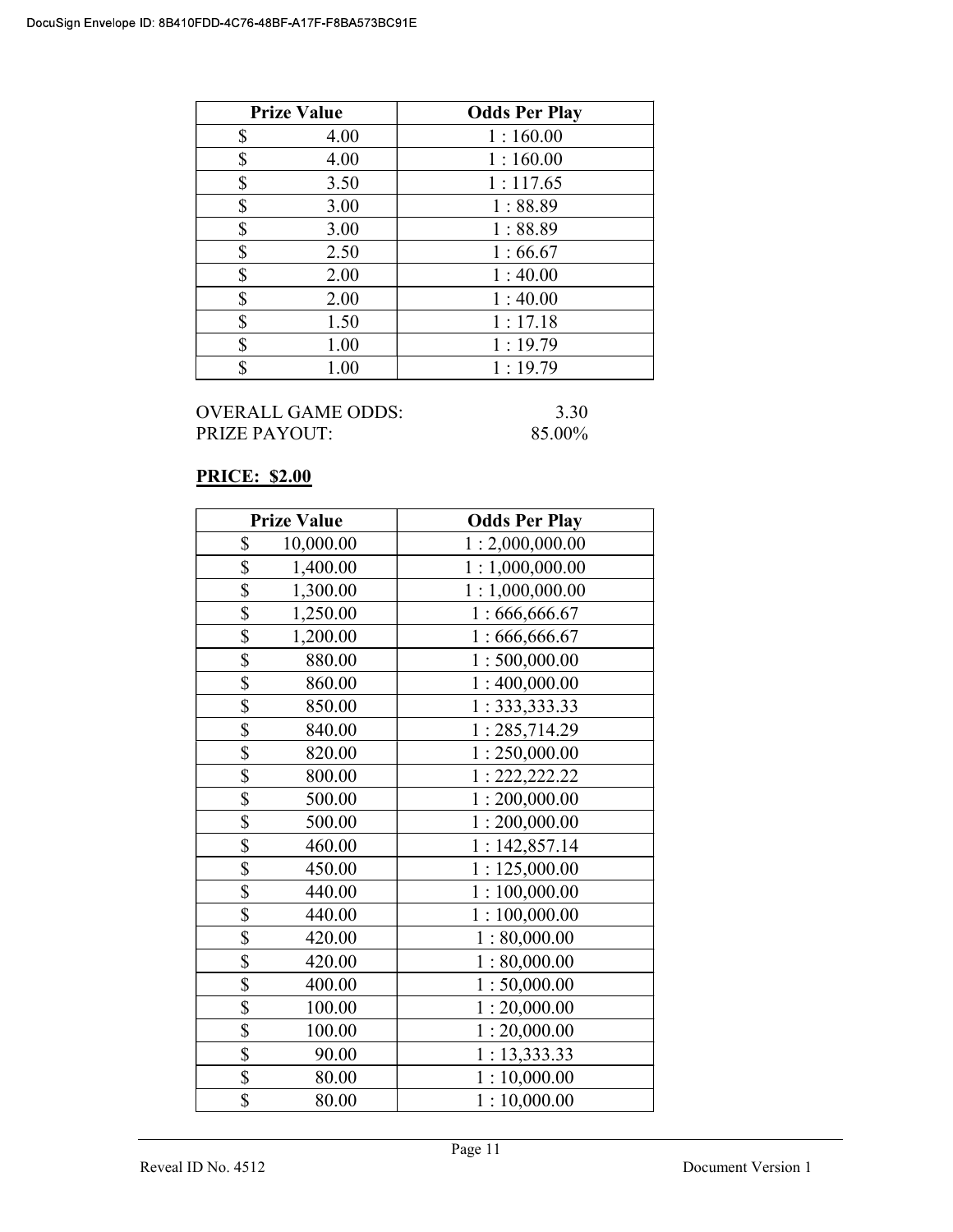|                         | <b>Prize Value</b> | <b>Odds Per Play</b> |
|-------------------------|--------------------|----------------------|
| \$                      | 70.00              | 1:8,000.00           |
| \$                      | 60.00              | 1:6,666.67           |
| \$                      | 60.00              | 1:6,666.67           |
| \$                      | 55.00              | 1:5,714.29           |
| \$                      | 50.00              | 1:5,000.00           |
| \$                      | 50.00              | 1:5,000.00           |
| $\overline{\$}$         | 45.00              | 1:4,000.00           |
| \$                      | 40.00              | 1:2,000.00           |
| \$                      | 40.00              | 1:2,000.00           |
| \$                      | 35.00              | 1:1,333.33           |
| \$                      | 32.00              | 1:1,000.00           |
| \$                      | 30.00              | 1:800.00             |
| $\overline{\mathbb{S}}$ | 30.00              | 1:800.00             |
| $\overline{\mathbb{S}}$ | 25.00              | 1:571.43             |
| \$                      | 24.00              | 1:400.00             |
| \$                      | 24.00              | 1:400.00             |
| \$                      | 20.00              | 1:5,000.00           |
| \$                      | 20.00              | 1:5,000.00           |
| \$                      | 19.00              | 1:4,000.00           |
| $\overline{\$}$         | 18.00              | 1:3,333.33           |
| \$                      | 18.00              | 1:3,333.33           |
| \$                      | 17.00              | 1:2,666.67           |
| $\overline{\mathbb{S}}$ | 16.00              | 1:2,000.00           |
| \$                      | 16.00              | 1:2,000.00           |
| \$                      | 15.00              | 1:1,600.00           |
|                         | 14.00              | 1:1,333.33           |
| $\frac{\$}{\$}$         | 14.00              | 1:1,333.33           |
|                         | 13.00              | 1:1,000.00           |
| $\overline{\$}$         | 12.00              | 1:800.00             |
| \$                      | 12.00              | 1:800.00             |
| \$                      | 11.00              | 1:500.00             |
| \$                      | 10.00              | 1:285.71             |
| \$                      | 10.00              | 1:285.71             |
| \$                      | 9.00               | 1:235.29             |
| \$                      | 8.00               | 1:160.00             |
| \$                      | 8.00               | 1:160.00             |
| $\overline{\$}$         | 7.00               | 1:117.65             |
| \$                      | 6.00               | 1:88.89              |
| \$                      | 6.00               | 1:88.89              |
| \$                      | 5.00               | 1:66.67              |
| \$                      | 4.00               | 1:40.00              |
| \$                      | 4.00               | 1:40.00              |
| \$                      | 3.00               | 1:17.18              |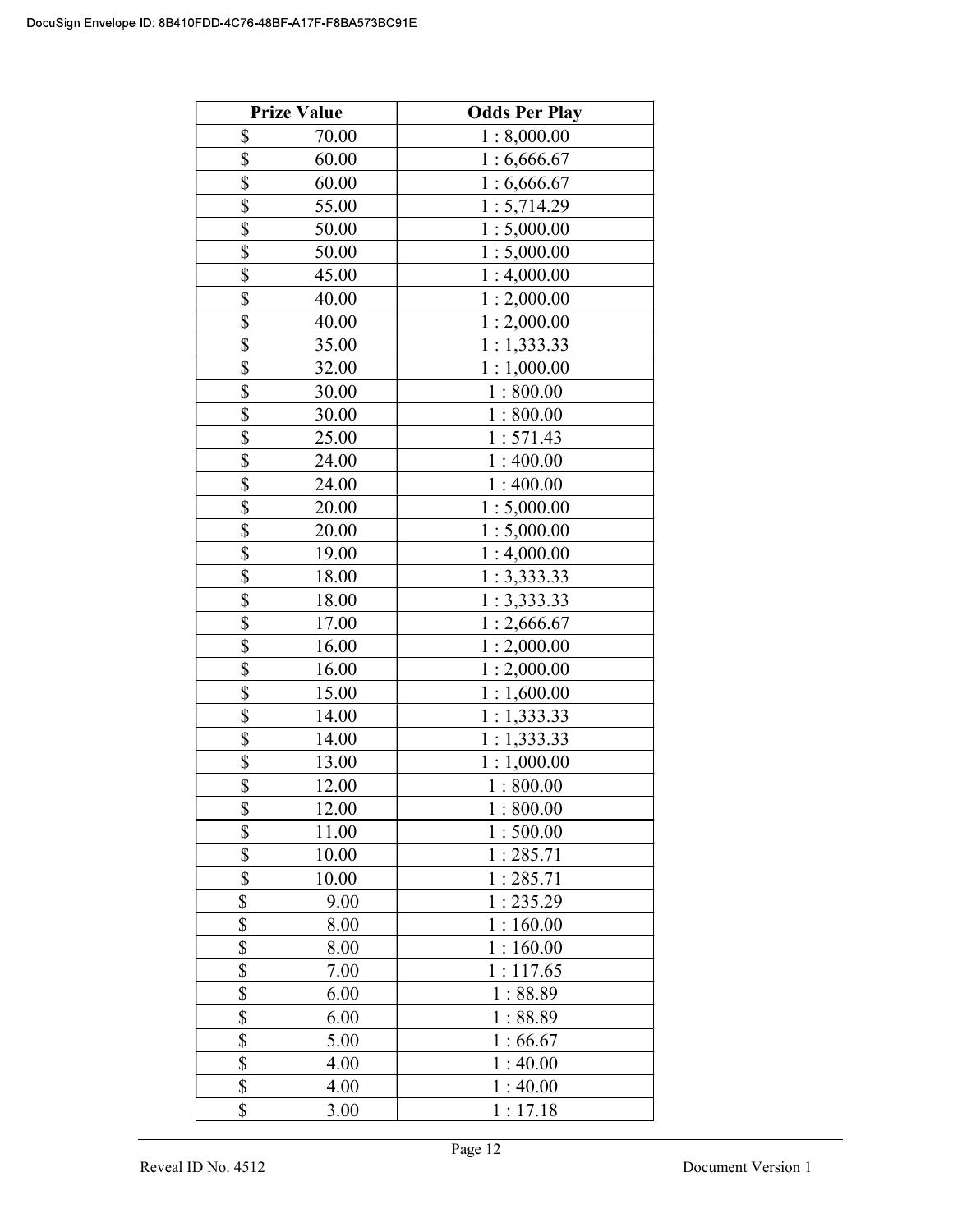| <b>Prize Value</b> | <b>Odds Per Play</b> |
|--------------------|----------------------|
| $200 -$            | 1:19.79              |
| 2 UU               | 1:19.79              |

| OVERALL GAME ODDS: |  |
|--------------------|--|
| PRIZE PAYOUT:      |  |

 $3.30$  $85.00\%$ 

# PRICE: \$3.00

|                          | <b>Prize Value</b> | <b>Odds Per Play</b> |
|--------------------------|--------------------|----------------------|
| \$                       | 15,000.00          | 1:2,000,000.00       |
| \$                       | 2,550.00           | 1:1,000,000.00       |
| \$                       | 2,400.00           | 1:1,000,000.00       |
| \$                       | 2,325.00           | 1:666,666.67         |
| \$                       | 2,250.00           | 1:666,666.67         |
| \$                       | 1,620.00           | 1:500,000.00         |
| $\overline{\mathbb{S}}$  | 1,590.00           | 1:400,000.00         |
| $\overline{\mathbb{S}}$  | 1,575.00           | 1: 333, 333.33       |
| \$                       | 1,560.00           | 1:285,714.29         |
| \$                       | 1,530.00           | 1:250,000.00         |
| \$                       | 1,500.00           | 1: 222, 222.22       |
| \$                       | 900.00             | 1:200,000.00         |
| \$                       | 900.00             | 1:200,000.00         |
| \$                       | 840.00             | 1:142,857.14         |
| \$                       | 825.00             | 1:125,000.00         |
| $\overline{\mathbb{S}}$  | 810.00             | 1:100,000.00         |
| \$                       | 810.00             | 1:100,000.00         |
| \$                       | 780.00             | 1:80,000.00          |
| \$                       | 780.00             | 1:80,000.00          |
| $\overline{\mathcal{S}}$ | 750.00             | 1:50,000.00          |
| \$                       | 150.00             | 1:20,000.00          |
| \$                       | 150.00             | 1:20,000.00          |
| \$                       | 135.00             | 1: 13,333.33         |
| \$                       | 120.00             | 1:10,000.00          |
| \$                       | 120.00             | 1:10,000.00          |
| \$                       | 105.00             | 1:8,000.00           |
| \$                       | 90.00              | 1:6,666.67           |
| \$                       | 90.00              | 1:6,666.67           |
| $\overline{\$}$          | 82.50              | 1:5,714.29           |
| \$                       | 75.00              | 1:5,000.00           |
| $\overline{\$}$          | 75.00              | 1:5,000.00           |
| \$                       | 67.50              | 1:4,000.00           |
| \$                       | 60.00              | 1:2,000.00           |
| \$                       | 60.00              | 1:2,000.00           |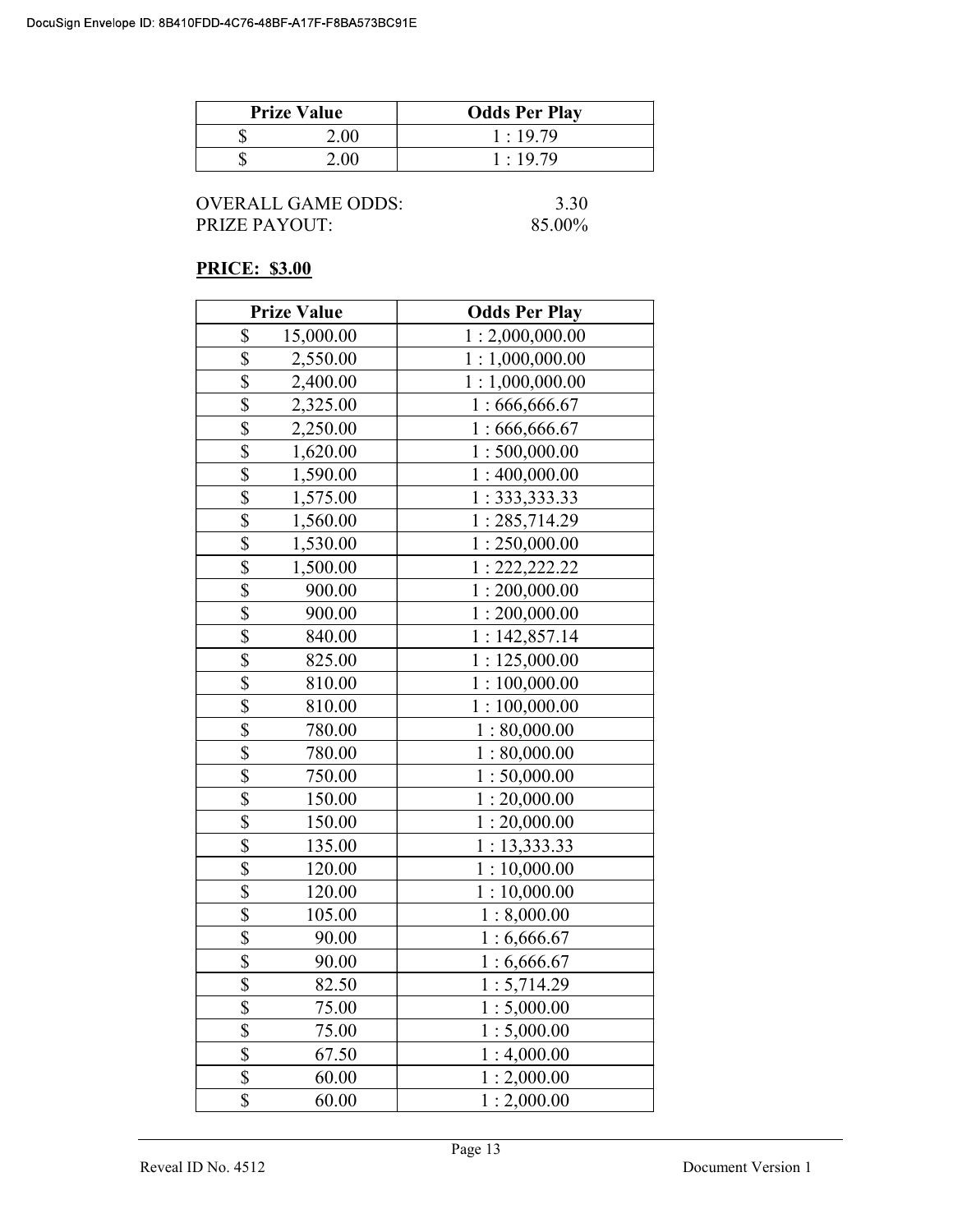|                         | <b>Prize Value</b> | <b>Odds Per Play</b> |
|-------------------------|--------------------|----------------------|
| \$                      | 52.50              | 1:1,333.33           |
| $\overline{\mathbb{S}}$ | 48.00              | 1:1,000.00           |
| $\overline{\$}$         | 45.00              | 1:800.00             |
| $\overline{\$}$         | 45.00              | 1:800.00             |
| \$                      | 37.50              | 1:571.43             |
| \$                      | 36.00              | 1:400.00             |
| \$                      | 36.00              | 1:400.00             |
| \$                      | 30.00              | 1:5,000.00           |
| \$                      | 30.00              | 1:5,000.00           |
| \$                      | 28.50              | 1:4,000.00           |
| \$                      | 27.00              | 1:3,333.33           |
| \$                      | 27.00              | 1:3,333.33           |
| \$                      | 25.50              | 1:2,666.67           |
| \$                      | 24.00              | 1:2,000.00           |
| \$                      | 24.00              | 1:2,000.00           |
| \$                      | 22.50              | 1:1,600.00           |
| $\overline{\$}$         | 21.00              | 1:1,333.33           |
| $\overline{\mathbb{S}}$ | 21.00              | 1:1,333.33           |
| \$                      | 19.50              | 1:1,000.00           |
| \$                      | 18.00              | 1:800.00             |
| \$                      | 18.00              | 1:800.00             |
| \$                      | 16.50              | 1:500.00             |
| \$                      | 15.00              | 1:285.71             |
| $rac{1}{3}$             | 15.00              | 1:285.71             |
|                         | 13.50              | 1:235.29             |
| $\overline{\$}$         | 12.00              | 1:160.00             |
| \$                      | 12.00              | 1:160.00             |
| \$                      | 10.50              | 1:133.33             |
| \$                      | 9.00               | 1:100.00             |
| \$                      | 9.00               | 1:100.00             |
| \$                      | 7.50               | 1:66.67              |
| $\overline{\$}$         | 6.00               | 1:40.00              |
| \$                      | 6.00               | 1:40.00              |
| \$                      | 4.50               | 1:17.00              |
| \$                      | 3.00               | 1:19.24              |
| \$                      | 3.00               | 1:19.24              |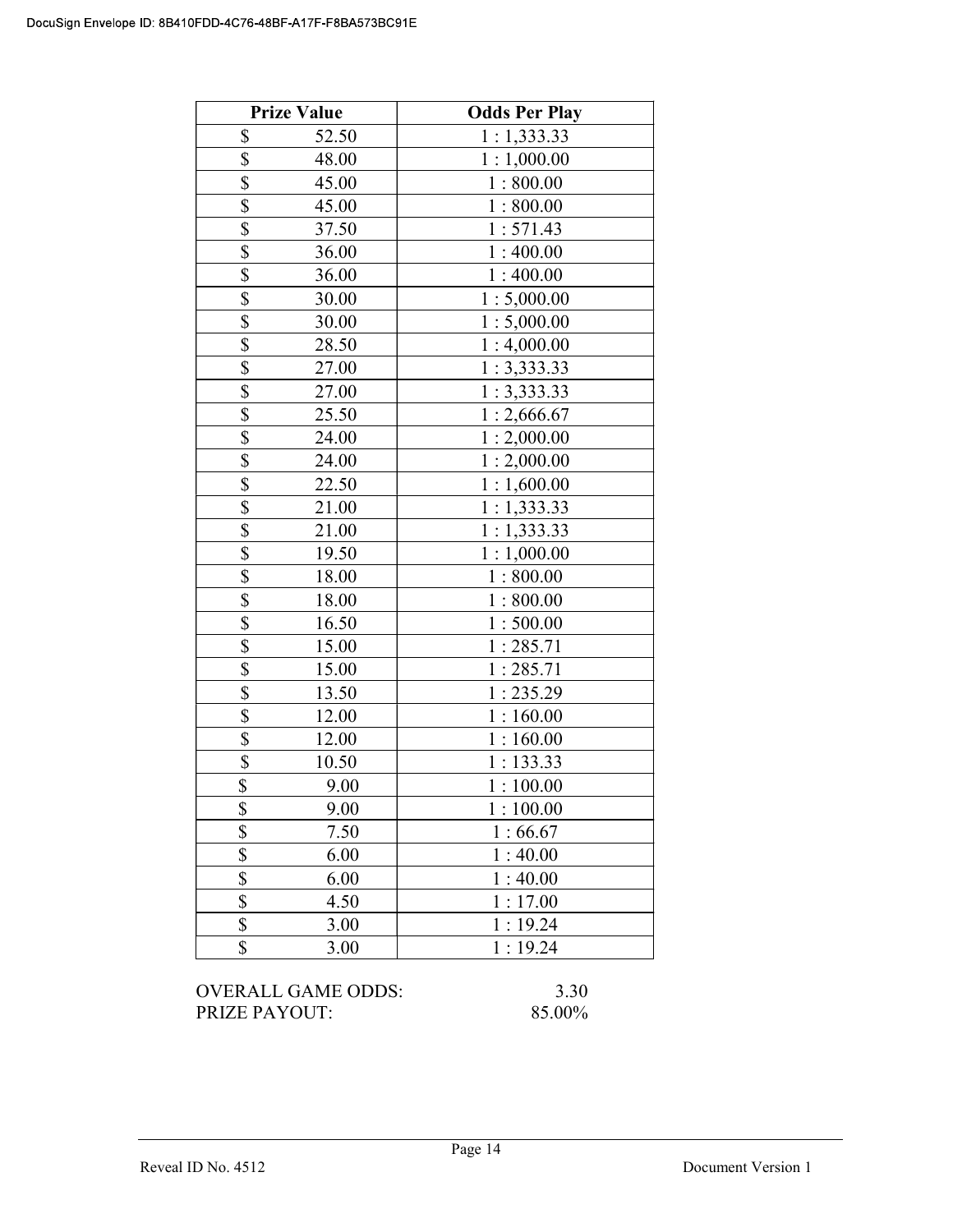#### PRICE: \$5.00

| <b>Prize Value</b>                  | <b>Odds Per Play</b> |
|-------------------------------------|----------------------|
| \$<br>25,000.00                     | 1:2,000,000.00       |
| \$<br>3,500.00                      | 1:1,000,000.00       |
| \$<br>3,250.00                      | 1:1,000,000.00       |
| $\overline{\mathbb{S}}$<br>3,125.00 | 1:666,666.67         |
| \$<br>3,000.00                      | 1:666,666.67         |
| $\overline{\mathbb{S}}$<br>2,200.00 | 1:500,000.00         |
| \$<br>2,150.00                      | 1:400,000.00         |
| \$<br>2,125.00                      | 1: 333, 333.33       |
| \$<br>2,100.00                      | 1:285,714.29         |
| \$<br>2,050.00                      | 1:250,000.00         |
| \$<br>2,000.00                      | 1: 222, 222.22       |
| \$<br>1,250.00                      | 1:200,000.00         |
| $\overline{\mathbb{S}}$<br>1,250.00 | 1:200,000.00         |
| \$<br>1,150.00                      | 1:142,857.14         |
| \$<br>1,125.00                      | 1:125,000.00         |
| \$<br>1,100.00                      | 1:100,000.00         |
| \$<br>1,100.00                      | 1:100,000.00         |
| $rac{1}{s}$<br>1,050.00             | 1:80,000.00          |
| 1,050.00                            | 1:80,000.00          |
| \$<br>1,000.00                      | 1:50,000.00          |
| \$<br>250.00                        | 1:20,000.00          |
| \$<br>250.00                        | 1:20,000.00          |
| \$<br>225.00                        | 1: 13,333.33         |
| \$<br>200.00                        | 1:10,000.00          |
| \$<br>200.00                        | 1:10,000.00          |
| $\overline{\mathbb{S}}$<br>175.00   | 1:8,000.00           |
| \$<br>150.00                        | 1:6,666.67           |
| \$<br>150.00                        | 1:6,666.67           |
| $\overline{\$}$<br>137.50           | 1:5,714.29           |
| \$<br>125.00                        | 1:5,000.00           |
| \$<br>125.00                        | 1:5,000.00           |
| \$<br>112.50                        | 1:4,000.00           |
| \$<br>100.00                        | 1:2,000.00           |
| \$<br>100.00                        | 1:2,000.00           |
| \$<br>87.50                         | 1:1,333.33           |
| $\overline{\mathbb{S}}$<br>80.00    | 1:1,000.00           |
| \$<br>75.00                         | 1:800.00             |
| \$<br>75.00                         | 1:800.00             |
| \$<br>62.50                         | 1:571.43             |
| \$<br>60.00                         | 1:400.00             |
| \$<br>60.00                         | 1:400.00             |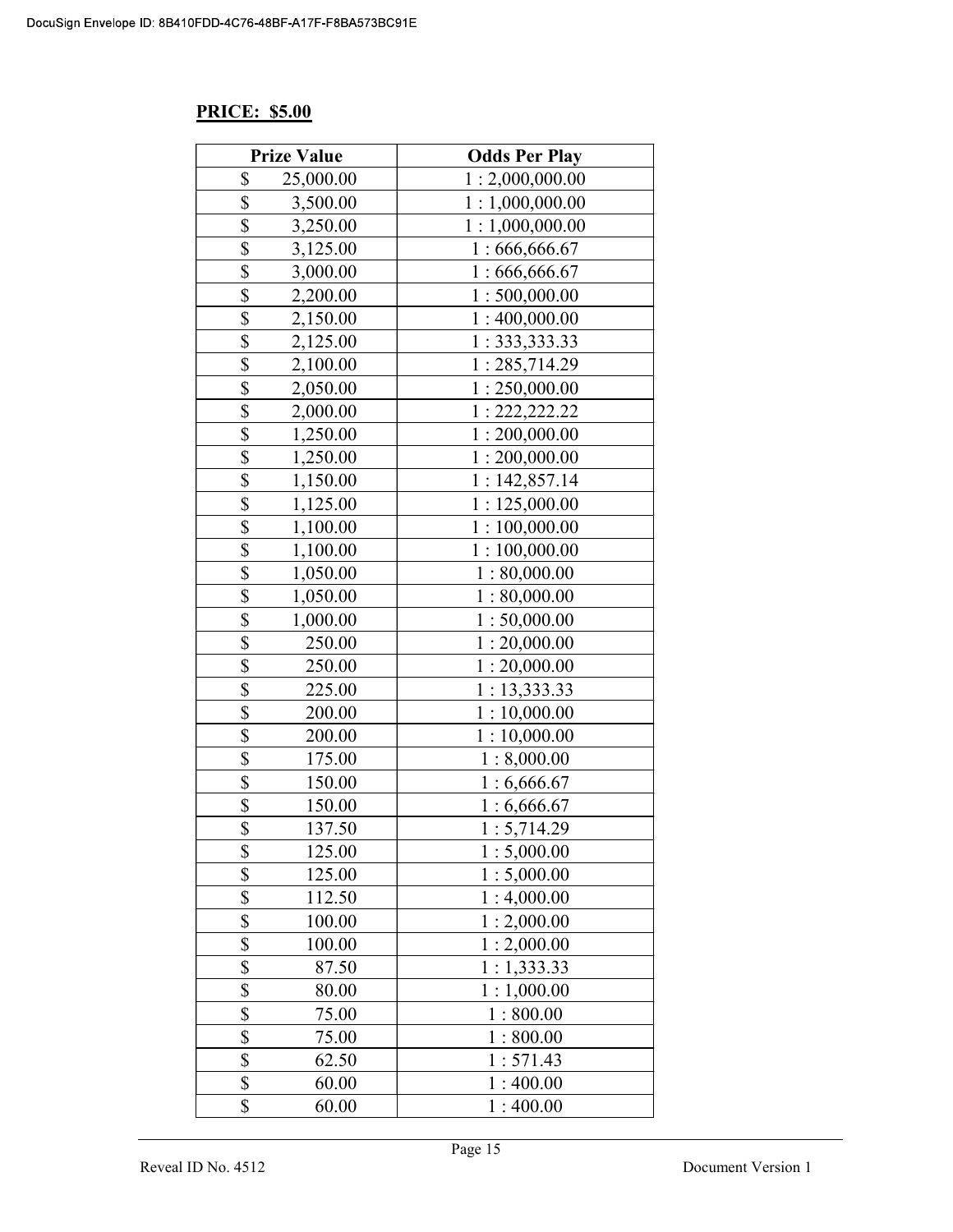|                           | <b>Prize Value</b> | <b>Odds Per Play</b> |
|---------------------------|--------------------|----------------------|
| \$                        | 50.00              | 1:5,000.00           |
| \$                        | 50.00              | 1:5,000.00           |
| \$                        | 47.50              | 1:4,000.00           |
| $\overline{\$}$           | 45.00              | 1:3,333.33           |
| \$                        | 45.00              | 1:3,333.33           |
| \$                        | 42.50              | 1:2,666.67           |
| \$                        | 40.00              | 1:2,000.00           |
| \$                        | 40.00              | 1:2,000.00           |
| $\boldsymbol{\mathsf{S}}$ | 37.50              | 1:1,600.00           |
| $\overline{\$}$           | 35.00              | 1:1,333.33           |
| $\overline{\mathbb{S}}$   | 35.00              | 1:1,333.33           |
| \$                        | 32.50              | 1:1,000.00           |
| \$                        | 30.00              | 1:800.00             |
| \$                        | 30.00              | 1:800.00             |
| \$                        | 27.50              | 1:500.00             |
| \$                        | 25.00              | 1:285.71             |
| $\overline{\mathbb{S}}$   | 25.00              | 1:285.71             |
| \$                        | 22.50              | 1:235.29             |
| \$                        | 20.00              | 1:160.00             |
| \$                        | 20.00              | 1:160.00             |
| \$                        | 17.50              | 1:117.65             |
| \$                        | 15.00              | 1:88.89              |
| \$                        | 15.00              | 1:88.89              |
| \$                        | 12.50              | 1:66.67              |
| $\overline{\mathbb{S}}$   | 10.00              | 1:40.00              |
| $\overline{\mathbb{S}}$   | 10.00              | 1:40.00              |
| $\boldsymbol{\mathsf{S}}$ | 7.50               | 1:17.18              |
| $\boldsymbol{\mathsf{S}}$ | 5.00               | 1:19.79              |
| $\overline{\mathbb{S}}$   | 5.00               | 1:19.79              |

# PRICE: \$10.00

| <b>Prize Value</b> | <b>Odds Per Play</b> |
|--------------------|----------------------|
| 35,000.00<br>S     | 1:2,000,000.00       |
| 7,000.00           | 1:1,000,000.00       |
| 6,500.00           | 1:1,000,000.00       |
| 6,250.00           | 1:666,666.67         |
| 6,000.00           | 1:666,666.67         |
| 4,400.00           | 1:500,000.00         |
| 4,300.00<br>S      | 1:400,000.00         |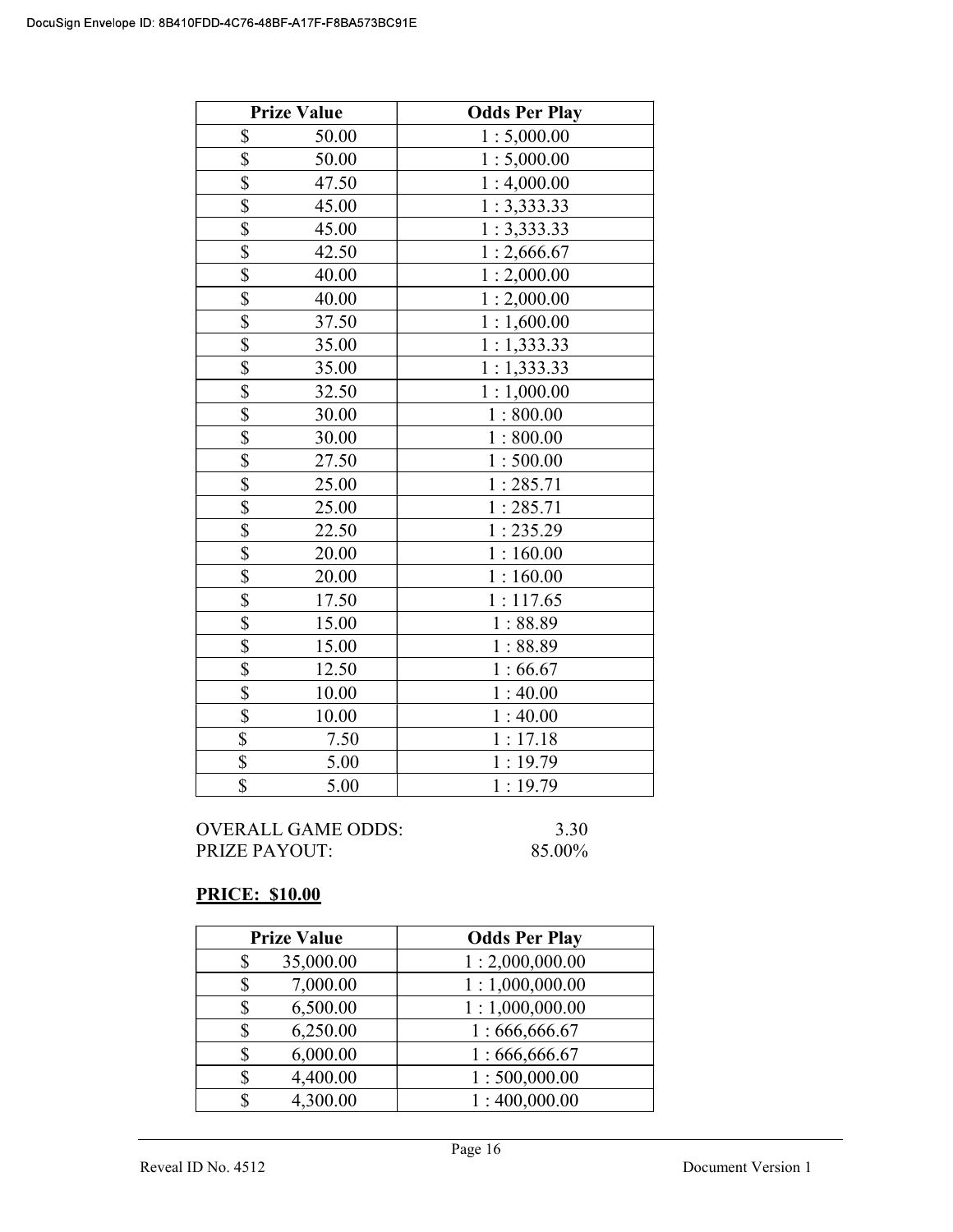|                         | <b>Prize Value</b> | <b>Odds Per Play</b> |
|-------------------------|--------------------|----------------------|
| \$                      | 4,250.00           | 1: 333, 333.33       |
| \$                      | 4,200.00           | 1:285,714.29         |
| \$                      | 4,100.00           | 1:250,000.00         |
| \$                      | 4,000.00           | 1: 222, 222.22       |
| \$                      | 2,500.00           | 1:200,000.00         |
| \$                      | 2,500.00           | 1:200,000.00         |
| \$                      | 2,300.00           | 1:142,857.14         |
| \$                      | 2,250.00           | 1:125,000.00         |
| \$                      | 2,200.00           | 1:100,000.00         |
| \$                      | 2,200.00           | 1:100,000.00         |
| \$                      | 2,100.00           | 1:80,000.00          |
| \$                      | 2,100.00           | 1:80,000.00          |
| \$                      | 2,000.00           | 1:50,000.00          |
| $\overline{\mathbb{S}}$ | 500.00             | 1:20,000.00          |
| \$                      | 500.00             | 1:20,000.00          |
| \$                      | 450.00             | 1:13,333.33          |
| \$                      | 400.00             | 1:10,000.00          |
| \$                      | 400.00             | 1:10,000.00          |
| \$                      | 350.00             | 1:8,000.00           |
| $\overline{\mathbb{S}}$ | 300.00             | 1:6,666.67           |
| \$                      | 300.00             | 1:6,666.67           |
| \$                      | 275.00             | 1:5,714.29           |
| \$                      | 250.00             | 1:5,000.00           |
| \$                      | 250.00             | 1:5,000.00           |
| \$                      | 225.00             | 1:4,000.00           |
| \$                      | 200.00             | 1:2,000.00           |
| $\overline{\mathbb{S}}$ | 200.00             | 1:2,000.00           |
| $\overline{\$}$         | 175.00             | 1:1,333.33           |
| $\overline{\$}$         | 160.00             | 1:1,000.00           |
| \$                      | 150.00             | 1:800.00             |
| \$                      | 150.00             | 1:800.00             |
| \$                      | 125.00             | 1:571.43             |
| \$                      | 120.00             | 1:400.00             |
| \$                      | 120.00             | 1:400.00             |
| \$                      | 100.00             | 1:4,444.44           |
| \$                      | 100.00             | 1:4,444.44           |
| $\overline{\$}$         | 95.00              | 1:4,000.00           |
| \$                      | 90.00              | 1:3,076.92           |
| \$                      | 90.00              | 1:3,076.92           |
| \$                      | 85.00              | 1:2,500.00           |
| \$                      | 80.00              | 1:2,000.00           |
| \$                      | 80.00              | 1:2,000.00           |
| \$                      | 75.00              | 1:1,600.00           |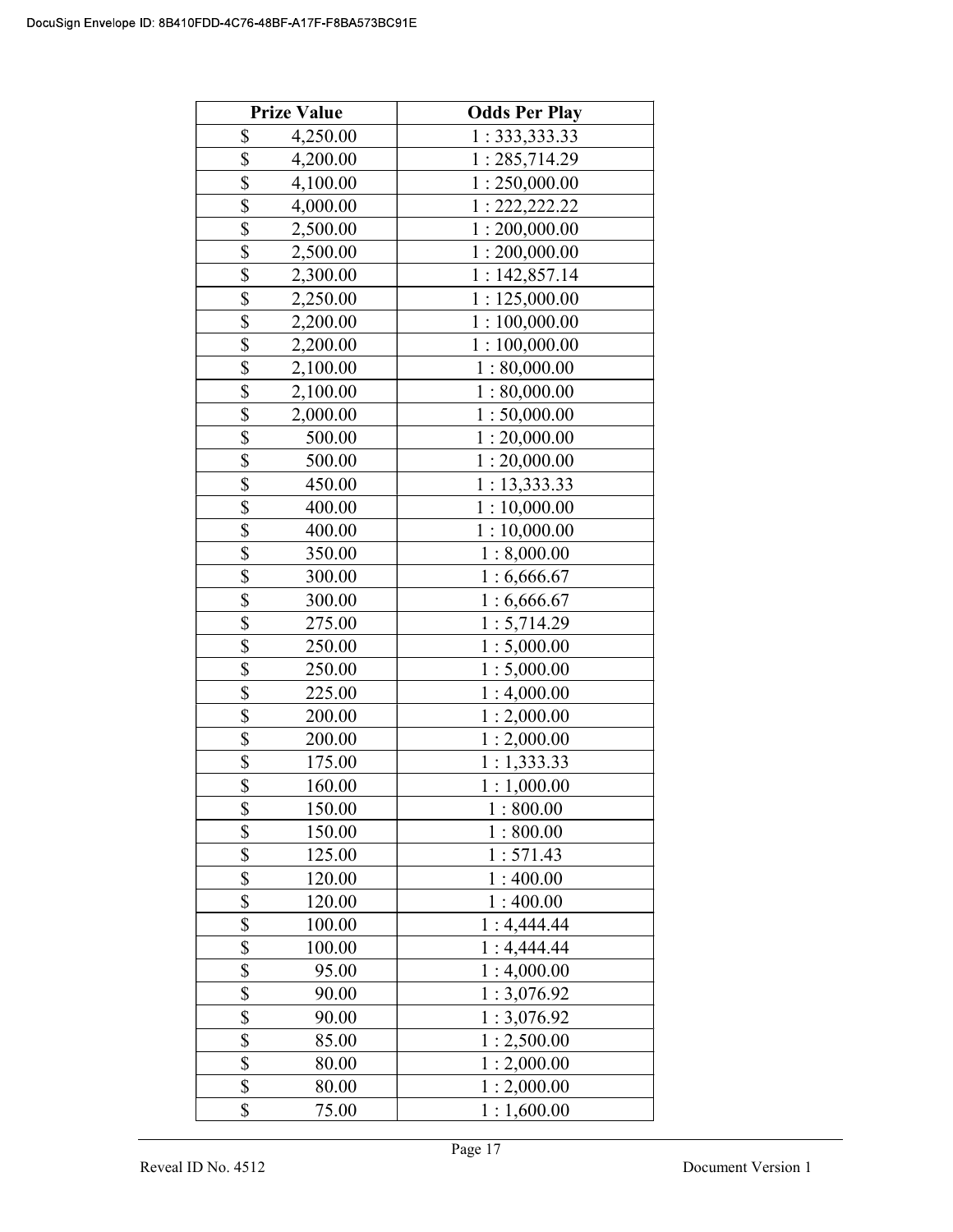| <b>Prize Value</b> | <b>Odds Per Play</b> |
|--------------------|----------------------|
| \$<br>70.00        | 1:1,333.33           |
| \$<br>70.00        | 1:1,333.33           |
| \$<br>65.00        | 1:1,000.00           |
| \$<br>60.00        | 1:800.00             |
| \$<br>60.00        | 1:800.00             |
| \$<br>55.00        | 1:500.00             |
| \$<br>50.00        | 1:285.71             |
| \$<br>50.00        | 1:285.71             |
| \$<br>45.00        | 1:235.29             |
| \$<br>40.00        | 1:160.00             |
| \$<br>40.00        | 1:160.00             |
| \$<br>35.00        | 1:117.65             |
| \$<br>30.00        | 1:88.89              |
| \$<br>30.00        | 1:88.89              |
| \$<br>25.00        | 1:66.67              |
| \$<br>20.00        | 1:40.00              |
| \$<br>20.00        | 1:40.00              |
| \$<br>15.00        | 1:17.35              |
| \$<br>10.00        | 1:19.70              |
| \$<br>10.00        | 1:19.70              |

OVERALL GAME ODDS: 3.30 PRIZE PAYOUT: 85.00%

## PRICE: \$20.00

| <b>Prize Value</b> | <b>Odds Per Play</b> |
|--------------------|----------------------|
| \$<br>75,000.00    | 1:2,000,000.00       |
| 14,000.00<br>\$    | 1:1,000,000.00       |
| 13,000.00<br>\$    | 1:1,000,000.00       |
| 12,500.00<br>\$    | 1:666,666.67         |
| 12,000.00<br>\$    | 1:666,666.67         |
| \$<br>8,800.00     | 1:500,000.00         |
| \$<br>8,600.00     | 1:400,000.00         |
| 8,500.00<br>\$     | 1: 333, 333.33       |
| \$<br>8,400.00     | 1:285,714.29         |
| 8,200.00<br>\$     | 1:250,000.00         |
| \$<br>8,000.00     | 1: 222, 222.22       |
| 5,000.00<br>\$     | 1:200,000.00         |
| \$<br>5,000.00     | 1:200,000.00         |
| \$<br>4,600.00     | 1:142,857.14         |
| 4,500.00<br>\$     | 1:125,000.00         |
| 4,400.00<br>\$     | 1:100,000.00         |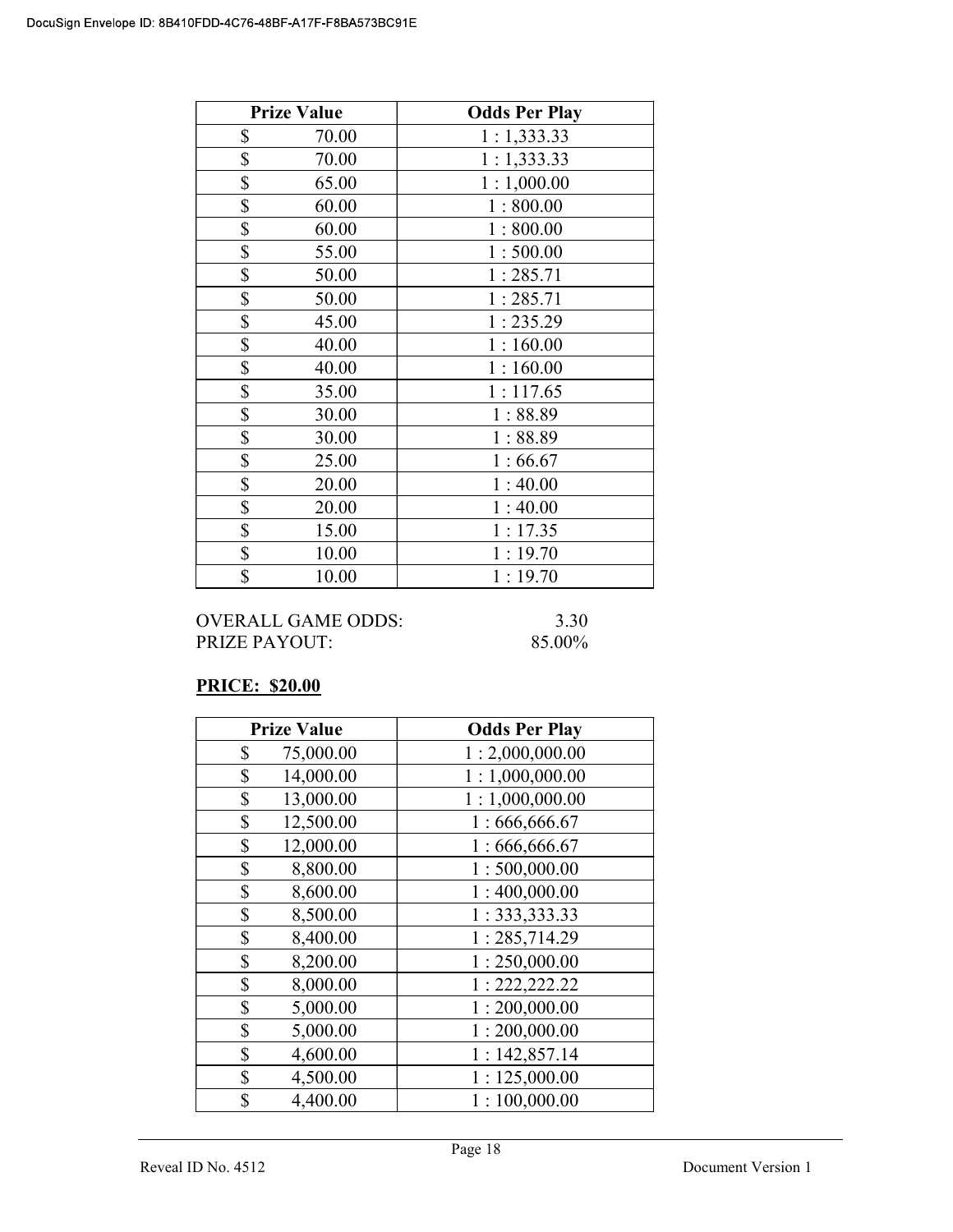|                          | <b>Prize Value</b> | <b>Odds Per Play</b> |
|--------------------------|--------------------|----------------------|
| \$                       | 4,400.00           | 1:100,000.00         |
| $\overline{\$}$          | 4,200.00           | 1:80,000.00          |
| \$                       | 4,200.00           | 1:80,000.00          |
| $\overline{\$}$          | 4,000.00           | 1:50,000.00          |
| \$                       | 1,000.00           | 1:20,000.00          |
| \$                       | 1,000.00           | 1:20,000.00          |
| \$                       | 900.00             | 1:13,333.33          |
| $\overline{\mathbb{S}}$  | 800.00             | 1:10,000.00          |
| \$                       | 800.00             | 1:10,000.00          |
| $\overline{\$}$          | 700.00             | 1:8,000.00           |
| \$                       | 600.00             | 1:6,666.67           |
| \$                       | 600.00             | 1:6,666.67           |
| \$                       | 550.00             | 1:5,714.29           |
| \$                       | 500.00             | 1:5,000.00           |
| \$                       | 500.00             | 1:5,000.00           |
| \$                       | 450.00             | 1:4,000.00           |
| \$                       | 400.00             | 1:2,000.00           |
| \$                       | 400.00             | 1:2,000.00           |
| \$                       | 350.00             | 1:1,333.33           |
| \$                       | 320.00             | 1:1,000.00           |
| \$                       | 300.00             | 1:800.00             |
| \$                       | 300.00             | 1:800.00             |
| \$                       | 250.00             | 1:571.43             |
| \$                       | 240.00             | 1:400.00             |
| $\overline{\mathcal{S}}$ | 240.00             | 1:400.00             |
| \$                       | 200.00             | 1:4,444.44           |
| \$                       | 200.00             | 1:4,444.44           |
| \$                       | 190.00             | 1:4,000.00           |
| $\overline{\$}$          | 180.00             | 1:3,076.92           |
| \$                       | 180.00             | 1:3,076.92           |
| \$                       | 170.00             | 1:2,500.00           |
| \$                       | 160.00             | 1:2,000.00           |
| \$                       | 160.00             | 1:2,000.00           |
| $\overline{\$}$          | 150.00             | 1:1,600.00           |
| \$                       | 140.00             | 1:1,333.33           |
| \$                       | 140.00             | 1:1,333.33           |
| \$                       | 130.00             | 1:1,000.00           |
| \$                       | 120.00             | 1:800.00             |
| $\overline{\mathcal{S}}$ | 120.00             | 1:800.00             |
| \$                       | 110.00             | 1:500.00             |
| $\overline{\$}$          | 100.00             | 1:285.71             |
| \$                       | 100.00             | 1:285.71             |
| \$                       | 90.00              | 1:235.29             |
|                          |                    |                      |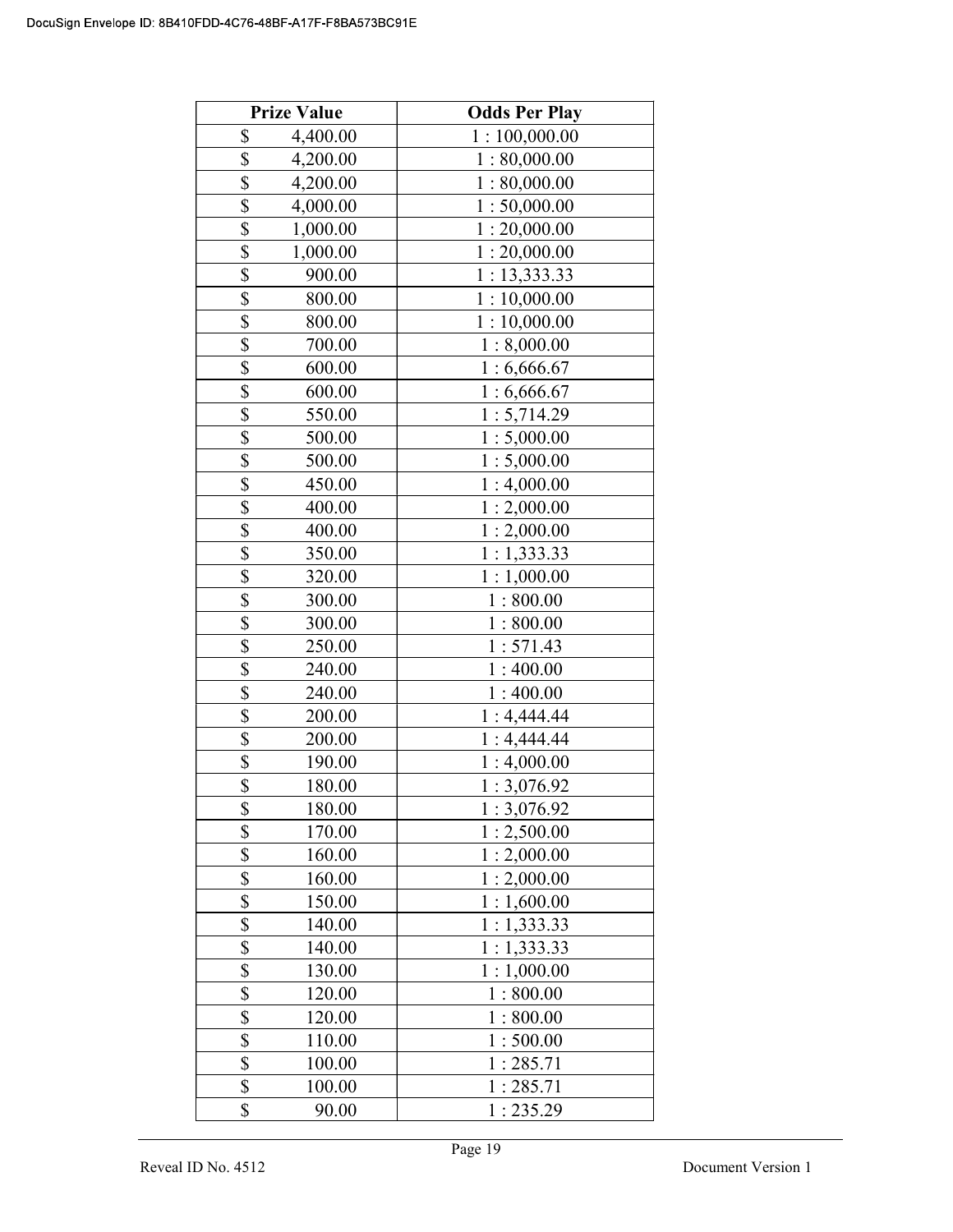| <b>Prize Value</b> | <b>Odds Per Play</b> |
|--------------------|----------------------|
| \$<br>80.00        | 1:160.00             |
| \$<br>80.00        | 1:160.00             |
| \$<br>70.00        | 1:117.65             |
| \$<br>60.00        | 1:88.89              |
| \$<br>60.00        | 1:88.89              |
| \$<br>50.00        | 1:66.67              |
| \$<br>40.00        | 1:40.00              |
| \$<br>40.00        | 1:40.00              |
| \$<br>30.00        | 1:17.42              |
| \$<br>20.00        | 1:19.65              |
| \$<br>20.00        | 1:19.65              |
|                    |                      |

OVERALL GAME ODDS: 3.30 PRIZE PAYOUT: 85.00%

# 7. HOW TO CLAIM A PRIZE

Subject to all applicable state and federal laws, prizes won on an Instant Play Ticket must be claimed according to the process set out below and in the iLottery Terms of Use:

- A. Prizes of \$600 or less are automatically deposited into the winner's account, subject to the prize winnings account limit. If the prize amount would cause the prize winnings account balance to exceed this limit, a check for the amount of the prize will be mailed to the address on file for the winner's account;
- B. Prizes over \$600, and up to and including \$99,999.99 may be claimed online according to the process set out in the iLottery Terms of Use or claimed at Lottery headquarters; and
- C. Prizes of \$100,000 and over must be claimed at Lottery headquarters.

# 8. CLAIM PERIOD

 All prizes won on an Instant Play Ticket must be claimed no later than one hundred and eighty (180) days after the announced end of sales for the specific iLottery Instant Play Game. The game end date will be announced on the Website. If a valid claim is not made for a prize within the required time period, the prize shall constitute an unclaimed prize and addressed as provided in KRS 154A.110 (3). It is the player's responsibility to take all required steps to claim any prize. The Lottery is not liable for any damages or losses resulting from a player's failure to properly claim a prize.

## 9. TICKET VALIDATION REQUIREMENTS

In order to be a valid winning Instant Play Ticket, all transaction data must be recorded and verified as a winning Instant Play Ticket on the computer system of the Lottery or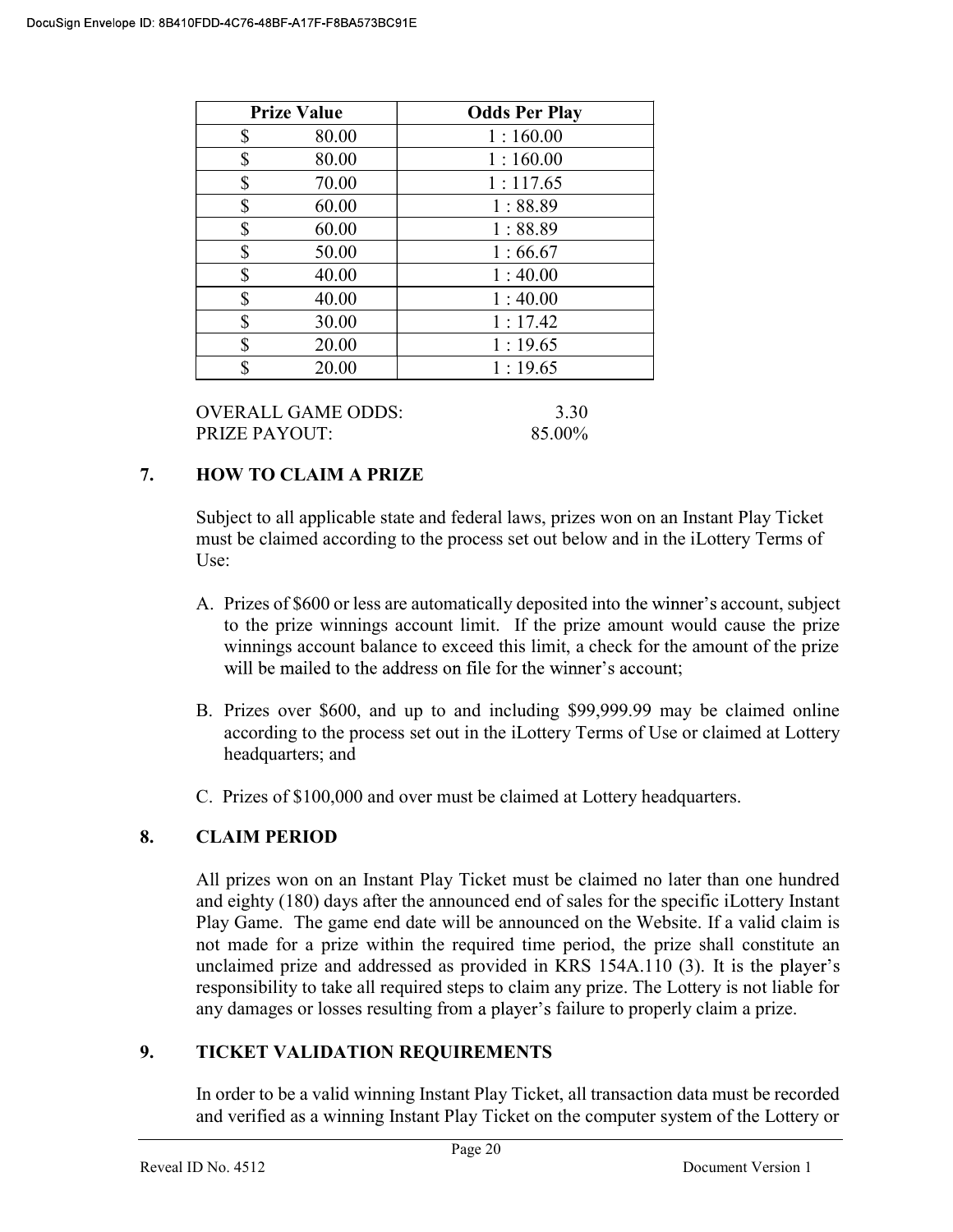of its contractors or subcontractors, and the transaction data must satisfy all validation requirements in every respect. Any Ticket not passing all the validation requirements is void and is ineligible for any prize.

# 10. TAXES AND DEBT SET OFF

 Kentucky and federal withholding shall be withheld by the KLC from prize payments in such amounts as may be required, in accordance with applicable provisions of state and federal law. Prizes are subject to set off of certain debts as required by law.

# 11. DISPUTES

- A. In the event a dispute between the KLC and player occurs as to whether a prize has been won or paid, the President's decision is final. The President may, solely at his or her discretion, replace the disputed Instant Play Ticket(s) with an Instant Play Ticket or Tickets of equivalent sale price from a current KLC iLottery Instant Game or may refund the price. This shall be the sole and exclusive remedy of the purchaser in the event of such disputes.
- B. A claim may not be premised on human or electronic error in the communication, display, or transmission of data regardless of how that data is recorded, displayed, or transmitted. A claim may not be premised on any intentional human, electronic or other form of communication that was not authorized by the KLC.

## 12. GOVERNING LAW

 In purchasing an Instant Play Ticket, the player agrees to comply with and abide by applicable federal and Kentucky state laws; all rules, regulations, directives and final decisions of the KLC; and all procedures established for the conduct of the Game.

## 13. PURCHASE AND PRIZE RESTRICTIONS

A. No iLottery Instant Ticket shall be purchased by and no prize paid to any of the following persons: any member of the Board of Directors, officer or employee of the KLC; any vendor (as defined in KRS 154A.010) or related entity; any member of the Board of Directors, officer, employee of, partner in, or owner of any vendor or related entity to the vendor; or any spouse, child, brother, sister, or parent residing as a member of the same household in the principal place of abode of any said person.

## 14. TERMINATION OF THE GAME

The President, at any time, with or without notice, may discontinue any iLottery Instant Play Game.